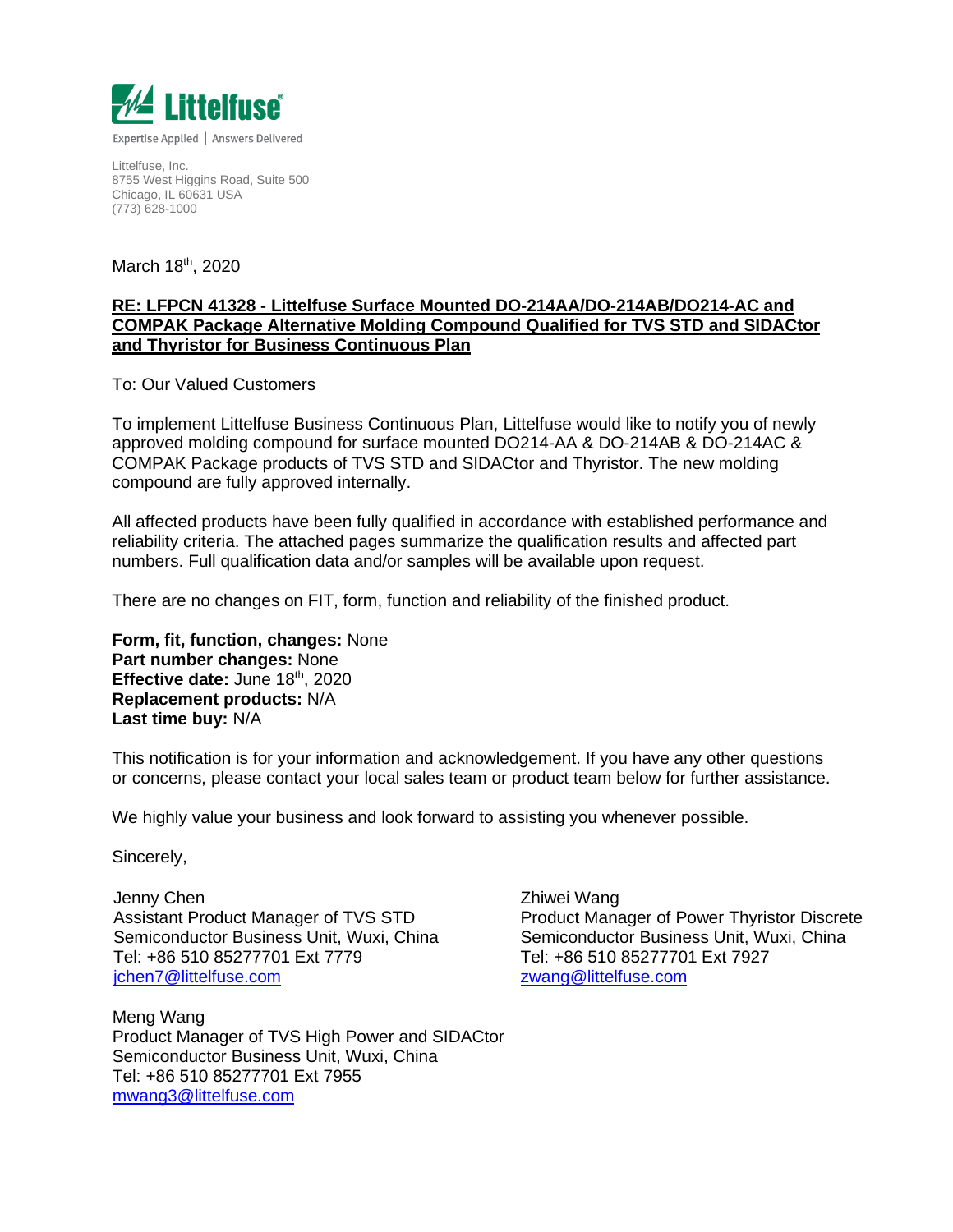

800 E. Northwest Highway Des Plaines, IL 60016

# Product/Process Change Notice (PCN)

| Date: Mar 18th, 2020<br><b>PCN#: LFPCN #41328</b>                                                                              |                                                              | <b>Contact Information</b>                                                                                                                         |  |  |
|--------------------------------------------------------------------------------------------------------------------------------|--------------------------------------------------------------|----------------------------------------------------------------------------------------------------------------------------------------------------|--|--|
| Product Identification:                                                                                                        |                                                              | Name: Jenny Chen / Zhiwei Wang / Meng Wang                                                                                                         |  |  |
| DO-214AA & DO-214AB & DO-214AC                                                                                                 |                                                              | Title: Assistant Product Manager/ Prodcut Manager/ Product Manager                                                                                 |  |  |
| & COMPAK Package products of TVS STD and                                                                                       |                                                              | Phone #: +86 510 85277710 Ext. 7965 / 7927 / 7955                                                                                                  |  |  |
| SIDACtor and Thyristor                                                                                                         |                                                              | Fax#: N/A                                                                                                                                          |  |  |
| Implementation Date for Change:                                                                                                |                                                              | E-mail: jchen7@littelfuse.com / zwang@littelfuse.com                                                                                               |  |  |
| Jun 18th, 2020                                                                                                                 |                                                              | mwang3@littelfuse.com                                                                                                                              |  |  |
| <b>Category of Change:</b>                                                                                                     |                                                              | <b>Description of Change:</b>                                                                                                                      |  |  |
| □ Assembly Process                                                                                                             |                                                              | Approve new molding compound for all DO-214AA & DO-214AB & DO-214AC                                                                                |  |  |
| Data Sheet<br>$\mathbf{1}$                                                                                                     |                                                              | & COMPAK package products of TVS STD and SIDACtor and Thyristor.                                                                                   |  |  |
| $\Box$ Technology                                                                                                              |                                                              | There are no changes on FIT, form, and function of the finished product.                                                                           |  |  |
| Discontinuance/Obsolescence<br>ப                                                                                               |                                                              | All affected products have been fully qualified in accordance with established                                                                     |  |  |
| $\Box$ Equipment                                                                                                               |                                                              |                                                                                                                                                    |  |  |
| $\Box$ Manufacturing Site                                                                                                      | performance and reliability criteria.                        |                                                                                                                                                    |  |  |
| $\boxtimes$ Raw Material                                                                                                       | All relevant details are included in the supplemental pages. |                                                                                                                                                    |  |  |
| $\Box$ Testing                                                                                                                 |                                                              |                                                                                                                                                    |  |  |
| Fabrication Process<br>$\Box$ Other: $\Box$                                                                                    |                                                              |                                                                                                                                                    |  |  |
| <b>Important Dates:</b>                                                                                                        |                                                              |                                                                                                                                                    |  |  |
| Qualification Samples Available: sample available upon request<br>⊠                                                            |                                                              | Last Time Buy:                                                                                                                                     |  |  |
| Final Qualification Data Available: March 12th 2020<br>⊠                                                                       |                                                              |                                                                                                                                                    |  |  |
|                                                                                                                                |                                                              |                                                                                                                                                    |  |  |
| Date of Final Product Shipment:                                                                                                |                                                              |                                                                                                                                                    |  |  |
|                                                                                                                                |                                                              |                                                                                                                                                    |  |  |
| <b>Method of Distinguishing Changed Product</b>                                                                                |                                                              |                                                                                                                                                    |  |  |
| Product Mark,                                                                                                                  |                                                              |                                                                                                                                                    |  |  |
| Date Code, traceability data available upon request<br>$\boxtimes$                                                             |                                                              |                                                                                                                                                    |  |  |
| Other,                                                                                                                         |                                                              |                                                                                                                                                    |  |  |
| Demonstrated or Anticipated Impact on Form, Fit, Function or Reliability:                                                      |                                                              |                                                                                                                                                    |  |  |
| N/A                                                                                                                            |                                                              |                                                                                                                                                    |  |  |
| LF Qualification Plan/Results:                                                                                                 |                                                              |                                                                                                                                                    |  |  |
| Littelfuse Qualification Report is Available as attached and full detail data available upon request.                          |                                                              |                                                                                                                                                    |  |  |
| Customer Acknowledgement of Receipt: Littelfuse requests you acknowledge receipt of this PCN. In your acknowledgement, you can |                                                              |                                                                                                                                                    |  |  |
|                                                                                                                                |                                                              | grant approval or request additional information. Littelfuse will assume the change is acceptable if no acknowledgement is received within 30 days |  |  |
| of this notice. Lack of any additional response within 90 days of PCN issuance further constitutes acceptance of the change.   |                                                              |                                                                                                                                                    |  |  |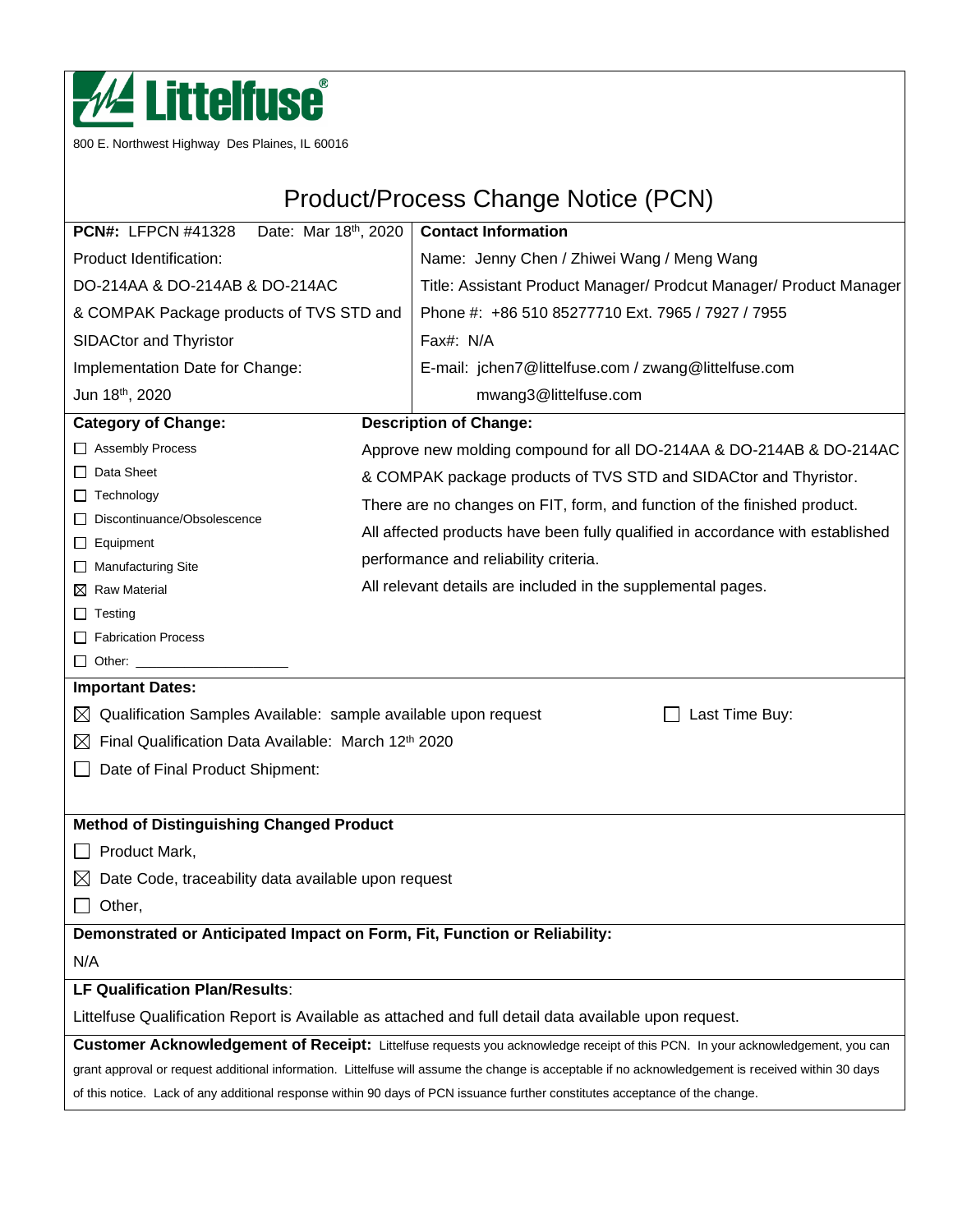

# **PCN Report**

**Prepared By** : Hellen Yang, Senior Product Engineer **Date** : March 12th, 2020 **Device** : DO-214AA/DO-214AB/DO-214AC commercial TVS& SIDACtor& Thyristor **Revision** : A

## **1.0 Objective:**

The purpose of this project is to qualify new molding compound as 2<sup>nd</sup> source compound materials for Littelfuse DO-214AA/DO-214AB/DO-214AC commercial TVS&SIDACtor&Thyristor Products.

## **2.0 Applicable Devices:**

Commercial TVS DO-214AA/DO-214AB/DO-214AC Product Series Commercial SIDACtor DO-214AA/DO-214AB/DO-214AC Product Series Commercial Thyristor DO-214AA/DO-214AC Product series.

## **3.0 Assembly, Process & Material Differences/Changes:**

3.1 Assembly and Process Changes

There are no significant changes in the assembly and process method.

3.2 Material Changes

Add 2<sup>nd</sup> source compound of DO-214AA/DO-214AB/DO-214AC package.

## **4.0 Packing Method**

There will be no changes in the packing method.

#### **5.0 Physical Differences/Changes:**

There is no change in mechanical specification or package outline dimension (POD).

#### **6.0 Reliability Test Results Summary:**

TVS test result: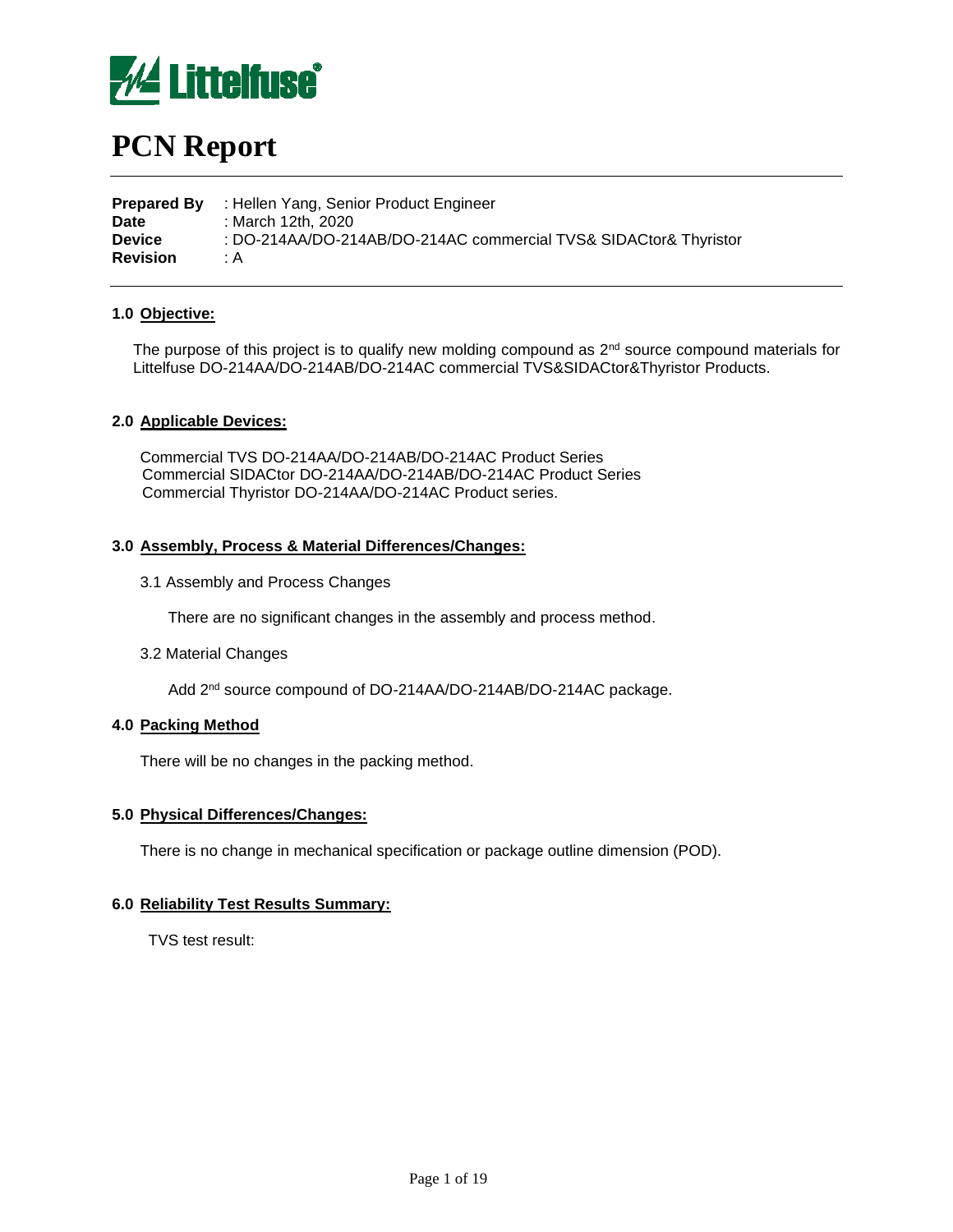

| <b>Test Category</b> | <b>Description</b> | Sample P/N  | Package         | Sample Qty | Littelfuse test | <b>Contents/ Conditions</b>                                     | <b>Standard</b>  | <b>Result Summary</b>        |
|----------------------|--------------------|-------------|-----------------|------------|-----------------|-----------------------------------------------------------------|------------------|------------------------------|
|                      |                    |             |                 |            | Ref#            |                                                                 |                  |                              |
|                      | Electrical         | SMAJ5.0A    | <b>DO-214AC</b> | 317        | 134782          |                                                                 |                  | 100% meet published          |
| Parametric           | Parameters         | P6SMB550CA  | DO-214AA        | 317        | 134782          | VBR, IR                                                         |                  | spec.                        |
|                      |                    | 5.0SMDJ160A | <b>DO-214AB</b> | 317        | 134782          |                                                                 |                  |                              |
|                      |                    | SMAJ5.0A    | <b>DO-214AC</b> | 240        | 129128          |                                                                 |                  |                              |
|                      | Pre-condition      | P6SMB550CA  | DO-214AA        | 240        | 133010          | SMD qualification parts for<br>TC, AC, H3TRB, Autoclave         | JESD22-A113      | Follow JESD22-A113D          |
|                      |                    | 5.0SMDJ160A | DO-214AB        | 240        | 129129          |                                                                 |                  |                              |
|                      |                    | SMAJ5.0A    | <b>DO-214AC</b> | 77         | 129128          |                                                                 |                  |                              |
|                      | DC Blocking        | P6SMB550CA  | DO-214AA        | 77         | 133010          | Tj, VR                                                          | JESD22-A108      | 0% failure at 1008 hours     |
|                      | (HTRB)             | 5.0SMDJ160A | DO-214AB        | 77         | 129129          |                                                                 |                  |                              |
|                      |                    | SMAJ5.0A    | <b>DO-214AC</b> | 40         | 133135          | 100V@85C,85%RH,<br>JESD22-A101                                  |                  | 0% failure at 1008 hours     |
|                      | Biased Temp &      | P6SMB550CA  | DO-214AA        | 40         | 133010          |                                                                 |                  |                              |
|                      | Humidity (H3TRB)   | 5.0SMDJ160A | DO-214AB        | 40         | 129129          |                                                                 |                  |                              |
| Reliability          |                    | SMAJ5.0A    | <b>DO-214AC</b> | 40         | 129128          |                                                                 |                  |                              |
|                      | <b>UHAST</b>       | P6SMB550CA  | <b>DO-214AA</b> | 40         | 133010          | TA=130C/85%RH 96H                                               | EIA/JESD22-A102B | 0% failure at 96 hours       |
|                      |                    | 5.0SMDJ160A | DO-214AB        | 40         | 129129          |                                                                 |                  |                              |
|                      |                    | SMAJ5.0A    | <b>DO-214AC</b> | 40         | 129128          | 1000cycles, -55°C &                                             |                  |                              |
|                      | Temp Cycle         | P6SMB550CA  | DO-214AA        | 40         | 133010          | +150°C, dwell time<br>JESD22-A104<br>15mins, transfer time less |                  | 0% failure at 1000<br>cycles |
|                      |                    | 5.0SMDJ160A | DO-214AB        | 40         | 129129          | than 10sec                                                      |                  |                              |
|                      |                    | SMAJ5.0A    | <b>DO-214AC</b> | 30         | 129128          |                                                                 |                  |                              |
|                      | Resistance to      | P6SMB550CA  | DO-214AA        | 30         | 133010          | 260℃, 10 seconds                                                | JESD22-B106      | 0% failure after RSH         |
| Solder Heat (RSH)    |                    | 5.0SMDJ160A | DO-214AB        | 30         | 129129          |                                                                 |                  |                              |

## SIDACtor test result:

| <b>Test Category</b> | Description                  | Sample P/N  | Package         | Sample<br>Qty | Littelfuse test Ref#                                 | <b>Contents/Conditions</b>                            | <b>Standard</b>  | <b>Result Summary</b> |
|----------------------|------------------------------|-------------|-----------------|---------------|------------------------------------------------------|-------------------------------------------------------|------------------|-----------------------|
| Parametric           | <b>Electrical Parameters</b> | P0080S1ALRP | DO-214AC        | 317           | 129132                                               | VBO, Vdrm. IH, VT                                     |                  | 100% meet published   |
|                      |                              | P3500SDLRP  | <b>DO-214AA</b> | 317           | 133005                                               |                                                       |                  | spec.                 |
|                      | DC/AC Blocking               | P0080S1ALRP | <b>DO-214AC</b> | 77            | 129132                                               | 125°C, 24h at +/-80%Vdrm,<br>AC blocking test with AC |                  | 0 failure             |
| (HTRB)               | P3500SDLRP                   | DO-214AA    | 77              | 133005        | peak 80% Vdrm<br>168/504/1008h                       | M-1038, Cond. A                                       |                  |                       |
|                      | Temp Cycle                   | P0080S1ALRP | DO-214AC        | 40            | 129132                                               | 1000cycles, -55°C & +150°                             | JESD22           | 0 failure             |
| Reliability<br>H3TRB | P3500SDLRP                   | DO-214AA    | 40              | 133005        | C,                                                   | $A - 104$                                             |                  |                       |
|                      | P0080S1ALRP                  | DO-214AC    | 40              | 129132        | 168/504/1008 hours at Ti =<br>85C/85% RH with device | EIA/JESD22-A101B                                      |                  |                       |
|                      | P3500SDLRP                   | DO-214AA    | 40              | 133005        | reverse biased at 80% VDRM<br>and not exceed 52V.    |                                                       | 0 failure        |                       |
|                      | <b>UHAST</b>                 | P0080S1ALRP | DO-214AC        | 40            | 129132                                               | 96 hours at TA=130°                                   | EIA/JESD22-A102B | 0 failure             |
|                      |                              | P3500SDLRP  | DO-214AA        | 40            | 133005                                               | C/85%RH.                                              |                  |                       |
| <b>RSH</b>           |                              | P0080S1ALRP | DO-214AC        | 30            | 129132                                               | Bath<br>No preheating<br>260°C, full submerge 10 sec  | JESD22-B106      | 0% failure after RSH  |
|                      | P3500SDLRP                   | DO-214AA    | 30              | 133005        | $x 2$ time                                           |                                                       |                  |                       |

# Thyristor test result:

| <b>Test Category</b>         | <b>Description</b>                                                      | Sample P/N        | Package         | Qtv | test Ref# | Sample Littelfuse Contents/Conditions                                                             | <b>Standard</b>                            | <b>Result Summary</b>               |
|------------------------------|-------------------------------------------------------------------------|-------------------|-----------------|-----|-----------|---------------------------------------------------------------------------------------------------|--------------------------------------------|-------------------------------------|
|                              |                                                                         | <b>K2000S1URP</b> | <b>DO-214AC</b> | 353 | 129139    |                                                                                                   |                                            |                                     |
|                              | <b>Electrical Parameters</b>                                            | K303K1200SRP      | <b>DO-214AA</b> | 353 | 132997    | $I_{\text{CT}}/V_{\text{CT}}/I_{\text{H}}/I_{\text{DRM}}/I_{\text{RRM}}$                          |                                            |                                     |
|                              |                                                                         | S6S1RP            | Compak          | 353 | 133000    |                                                                                                   |                                            |                                     |
|                              |                                                                         | <b>K2000S1URP</b> | <b>DO-214AC</b> | 5   | 129139    |                                                                                                   |                                            |                                     |
| Parametric Test leakage test | <b>High Temperature</b>                                                 | K303K1200SRP      | <b>DO-214AA</b> | 5   | 132997    | T <sub>J</sub> , AC Peak 100% V <sub>DRM</sub>                                                    |                                            | Meet datasheet                      |
|                              |                                                                         | S6S1RP            | Compak          | 5   | 133000    | applied                                                                                           | Datasheet                                  | spec                                |
|                              |                                                                         | K2000S1URP        | <b>DO-214AC</b> | 5   | 129139    |                                                                                                   |                                            |                                     |
|                              | <b>ITSM</b>                                                             | K303K1200SRP      | <b>DO-214AA</b> | 5   | 132997    | Full cycle, $f = 50$ Hz;                                                                          |                                            |                                     |
|                              |                                                                         | S6S1RP            | Compak          | 5   | 133000    | Single half cycle; f = 50Hz;                                                                      |                                            |                                     |
|                              | <b>Thermal Resistance</b>                                               | S6S1RP            | Compak          | 5   | 103003    | Per spec                                                                                          |                                            |                                     |
| AC Blocking (HTRB)           |                                                                         | <b>K2000S1URP</b> | <b>DO-214AC</b> | 77  | 129131    |                                                                                                   | T., 1,008hr, Reverse biased<br>MIL-STD-750 | no failure at<br>1,008hr read point |
|                              |                                                                         | K303K1200SRP      | <b>DO-214AA</b> | 77  | 132992    |                                                                                                   |                                            |                                     |
|                              |                                                                         | S6S1RP            | Compak          | 77  | 132999    | at peak AC voltage                                                                                |                                            |                                     |
|                              | <b>High Humidity High</b><br>Temp. Reverse Bias<br>(H <sup>3</sup> TRB) | <b>K2000S1URP</b> | <b>DO-214AC</b> | 77  | 129131    | Ta: 85°C, RH: 85%,<br>1.008hr. Reverse biased at<br>JESD22-<br>$80\%$ min $V_{\text{RO}}$<br>A101 | no failure at 1,008<br>hr read point       |                                     |
|                              |                                                                         | K303K1200SRP      | <b>DO-214AA</b> | 77  | 132992    |                                                                                                   |                                            |                                     |
| <b>Reliability Test</b>      |                                                                         | S6S1RP            | Compak          | 77  | 132999    | Ta: 85°C. RH: 85%.<br>1,008hr, Reverse biased at<br>160VDC                                        |                                            |                                     |
|                              | <b>Temperature Cycling</b>                                              | <b>K2000S1URP</b> | <b>DO-214AC</b> | 77  | 129131    | -55°C&150°C (air to air),                                                                         |                                            | 0 failure at 1000                   |
|                              | (TC)                                                                    | K303K1200SRP      | <b>DO-214AA</b> | 77  | 132992    | Dwell time 15mins.1000                                                                            | MIL-STD-750                                | cycle read point                    |
|                              |                                                                         | S6S1RP            | Compak          | 77  | 132999    | cycles                                                                                            |                                            |                                     |
|                              | Unbiased Highly                                                         | <b>K2000S1URP</b> | <b>DO-214AC</b> | 77  | 129131    |                                                                                                   |                                            | no failure at 96hr                  |
|                              | Accelerated Stress Test K303K1200SRP                                    |                   | <b>DO-214AA</b> | 77  | 132992    | 130°C/85%RH.                                                                                      | JESD22-A118                                | read point                          |
|                              | (UHAST)                                                                 | S6S1RP            | Compak          | 77  | 132999    |                                                                                                   |                                            |                                     |
|                              | Resistance to Solder                                                    | <b>K2000S1URP</b> | <b>DO-214AC</b> | 30  | 129131    |                                                                                                   |                                            | 0% failure after                    |
|                              | Heat (RSH)                                                              | K303K1200SRP      | <b>DO-214AA</b> | 30  | 132992    | 260°C. 10 seconds                                                                                 | <b>MIL-STD-750</b>                         | <b>RSH</b>                          |
|                              |                                                                         | S6S1RP            | Compak          | 30  | 132999    |                                                                                                   |                                            |                                     |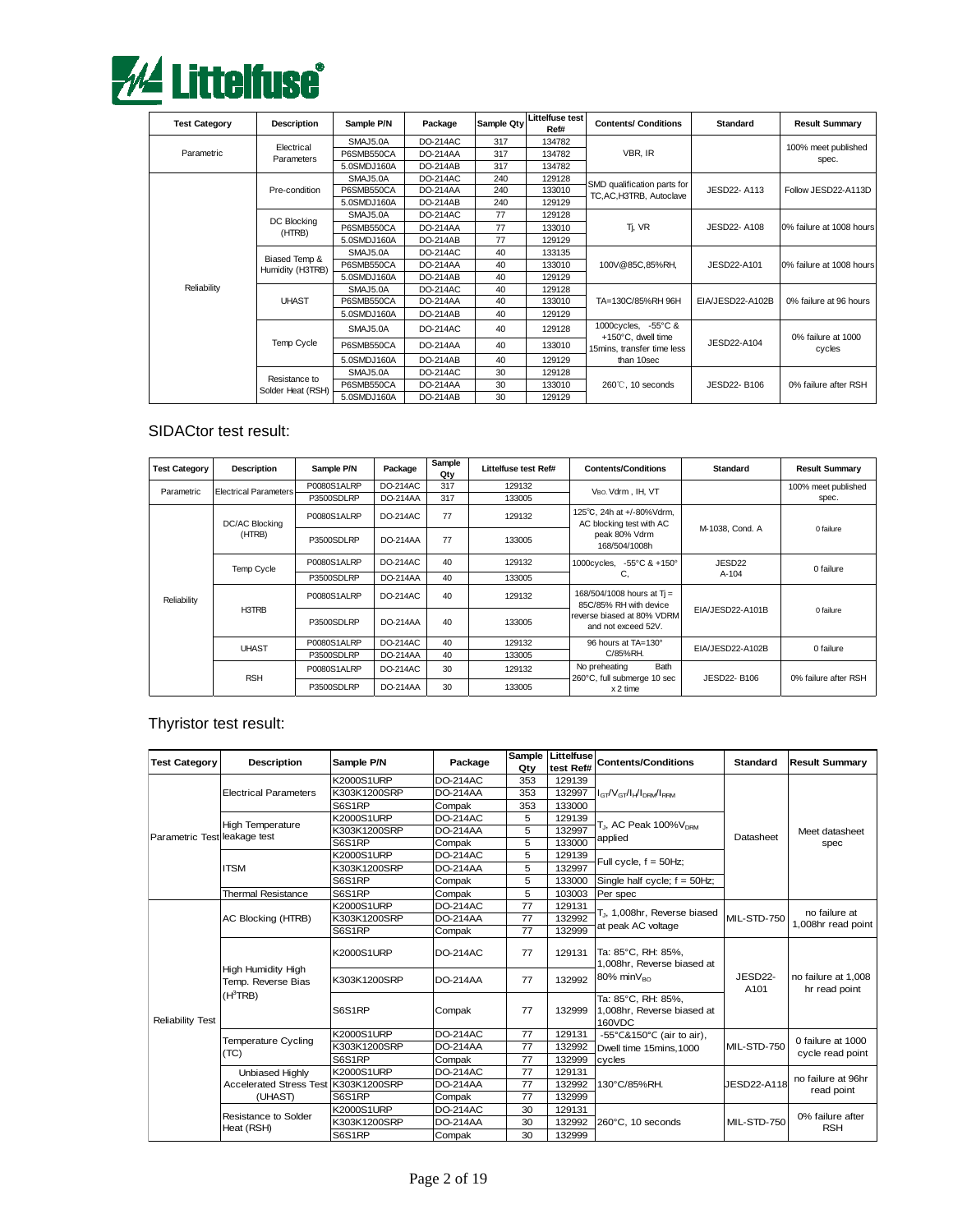

## **7.0 Electrical Characteristic Summary:**

There is no change in electrical characteristics.

## **8.0 Changed Part Identification:**

NA

## **9.0 Recommendations & Conclusions:**

Based on the test results, it is determined that the new epoxy molding compounds are qualified and certified for Littelfuse DO-214AA/DO-214AB/DO-214AC Product Series.

## **10.0 Approvals:**

**Hellen Yang Senior Product Engineer Littelfuse, Inc.** 

## **11.0 Appendix I – Thyristor Affected part number list**

| PN                | PN              | PN               | PN         |
|-------------------|-----------------|------------------|------------|
| K0820S1URP        | K0820SRP        | S2SRP            | S2N1RP     |
| K339K0820S1URP    | K321K0820SRP    | S4SRP            | S4N1RP     |
| K348K0820S1URP    | K322K1050SRP    | <b>S856S4SRP</b> | S813S4N1RP |
| K351K0820S1URP    | K321AK0820SRP   | S893S4SRP        | S954S4N1RP |
| K352K0820S1URP    | K307K0820SRP    | S6SRP            | S984S4N1RP |
| K353K0820S1URP    | K308K0820SRP    | S2S1RP           | S6N1RP     |
| K0900S1URP        | K0900SRP        | S4S1RP           | L2N3RP     |
| K342K0900S1URP    | K1050SRP        | S828S4S1RP       | L2N5RP     |
| K343K0900S1URP    | K311K1050SRP    | S6S1RP           | L4N3RP     |
| K1050S1URP        | <b>K1100SRP</b> | S960S6S1RP       | L4N5RP     |
| K349K1050S1URP    | K1200SRP        | S2S2RP           | L4N6RP     |
| K1100S1URP        | K1300SRP        | S4S2RP           | L4N8RP     |
| K1200S1URP        | <b>K1400SRP</b> | S827S4S2RP       | L6N3RP     |
| K1300S1URP        | K298K1400SRP    | S872S4S2RP       | L6N5RP     |
| K341K1200S1URP    | <b>K1500SRP</b> | S6S2RP           | L6N6RP     |
| K1400S1URP        | K222K1500SRP    | S2S3RP           | L6N8RP     |
| K1500S1URP        | K226K1500SRP    | S4S3RP           | Q2N3RP     |
| K338K1500S1URP    | K301K1500SRP    | S853S4S3RP       | Q4N3RP     |
| K340K1500S1URP    | K314K1050SRP    | S6S3RP           | Q6N3RP     |
| K336K1800S1URP    | K305K1500SRP    | S802CS2RP        | Q2N4RP     |
| K2000S1URP        | <b>K1800SRP</b> | S802CS1RP        | Q4N4RP     |
| K345K2000S1URP    | <b>K2000SRP</b> | S602CSRP         | Q6N4RP     |
| <b>K2200S1URP</b> | <b>K2200SRP</b> | L2X3RP           |            |
| K2300S1URP        | <b>K2300SRP</b> | L4X3RP           |            |
| K2400S1URP        | <b>K2400SRP</b> | L6X3RP           |            |
| K2500S1URP        | <b>K2500SRP</b> | L2X5RP           |            |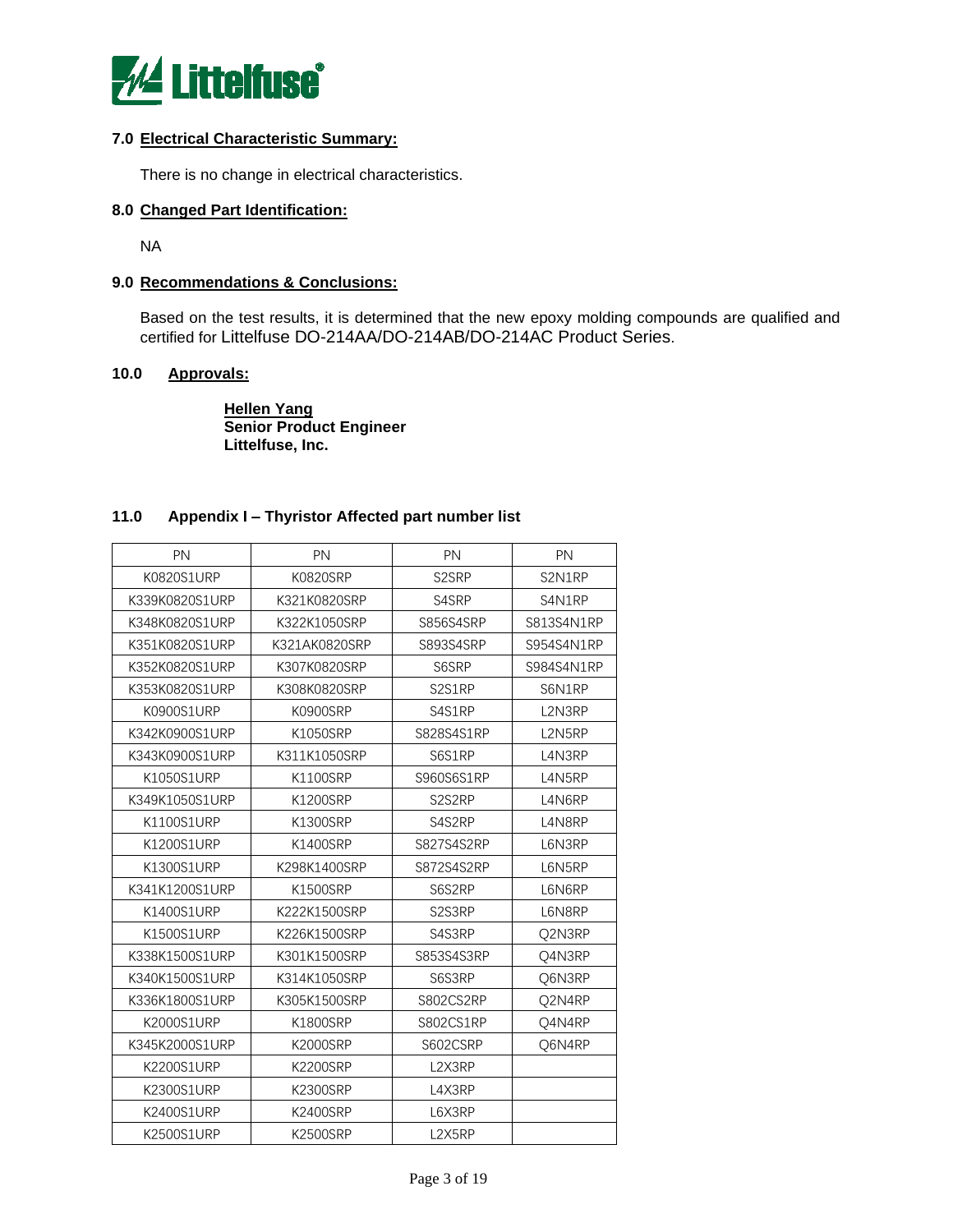

| K1800S1URP     | K240K2500SRP   | L4X5RP      |  |
|----------------|----------------|-------------|--|
| K329K1500S1URP | K260K2500SRP   | L6X5RP      |  |
| K330K2000S1URP | K282K2500SRP   | L4X6RP      |  |
| K347K2200S1URP | K303K1200SRP   | L6X6RP      |  |
|                | K315K1200SRP   | L4X8RP      |  |
|                | K2000SHRP      | L6X8RP      |  |
|                | K2000SHURP     | Q1420L4X3RP |  |
|                | K2200SHRP      | Q2X3RP      |  |
|                | K2200SHURP     | O4X3RP      |  |
|                | K2400SHRP      | Q6X3RP      |  |
|                | K2400SHURP     | Q2X4RP      |  |
|                | K2500SHRP      | Q4X4RP      |  |
|                | K2500SHURP     | Q6X4RP      |  |
|                | K300K1801SRP   | Q1414Q4X4RP |  |
|                | K312K0900SRP   | Q1417Q4X4RP |  |
|                | K1801SRP       |             |  |
|                | K313K1200SRP   |             |  |
|                | K316K0900SRP   |             |  |
|                | K316AK0900SRP  |             |  |
|                | K316BK0900SRP  |             |  |
|                | K346AK2200SHRP |             |  |
|                | K347K2200SRP   |             |  |
|                | K350K2000SRP   |             |  |

# **Appendix II – SIDACtor Affected part number list**

| PN              | <b>PN</b>      | <b>PN</b>     | PN             | PN            |
|-----------------|----------------|---------------|----------------|---------------|
| P0080S1ALRP     | P0640SALRP     | P3500SALRP    | SMTBJ050A      | PP0640SA-LF-T |
| P0080S1BLRP     | P659P0640SARP  | P716P3500SARP | SMTBJ056A-006  | PP0720SA-LF-T |
| P833P0080S1BLRP | P712P0640SARP  | P4500SBLHLRP  | SMTBJ108A-006  | PP0800SA-LF-T |
| P0220S1ALRP     | P0641SALRP     | PLED64S       | SMTBJ120A      | PP1100SA-LF-T |
| P0220S1BLRP     | P0720SALRP     | PLED70S       | SMTBJ162A-006  | PP1300SA-LF-T |
| P0300S1ALRP     | P0721SALRP     | PLED90S       | SMTBJ170A      | PP1500SA-LF-T |
| P0300S1BLRP     | P506P0721SALRP | PLED110S      | SMTBJ180A-006  | PP1800SA-LF-T |
| P863P0300S1BLRP | P0900SALRP     | PLED130S      | SMTBJ200A      | PP2300SA-LF-T |
| P0640S1ALRP     | P0901SALRP     | PLED150S      | SMTBJ216A-006  | PP2600SA-LF-T |
| P0640S1BLRP     | P1100SALRP     | PLED180S      | SMTBJ240A      | PP3100SA-LF-T |
| P1800S1ALRP     | P675P1100SARP  | PLED230S      | SMTBJ056A      | PP3500SA-LF-T |
| P1800S1BLRP     | P688P1100SARP  | PLED260S      | 3T064ALC-86SMT | PP0300SB-LF-T |
| P2300S1ALRP     | P1101SALRP     | PLED310S      | 3T064BLC-54SMT | PP0640SB-LF-T |
| P2300S1BLRP     | P1200SALRP     | PLED350S      | 3T064BLC-89T7  | PP0720SB-LF-T |
| P2600S1ALRP     | P811P1200SALRP | PLED380S      | 3T110B-54SMT   | PP0800SB-LF-T |
| P2600S1BLRP     | P1300SALRP     | P874PLED480S  | 3T230A-86SMT   | PP1100SB-LF-T |
| P3100S1ALRP     | P697P1300SARP  | P880PLED480S  | 3T230A-CSMT    | PP1300SB-LF-T |
| P3100S1BLRP     | P1301SALRP     | P0640SBLRP    | 3T230B-CSMT    | PP1500SB-LF-T |
| P3500S1ALRP     | P1500SALRP     | P0720SBLRP    | 3T260A-CSMT7   | PP1800SB-LF-T |
| P3500S1BLRP     | P1701SALRP     | P0900SBLRP    | 3T260B-CSMT    | PP2300SB-LF-T |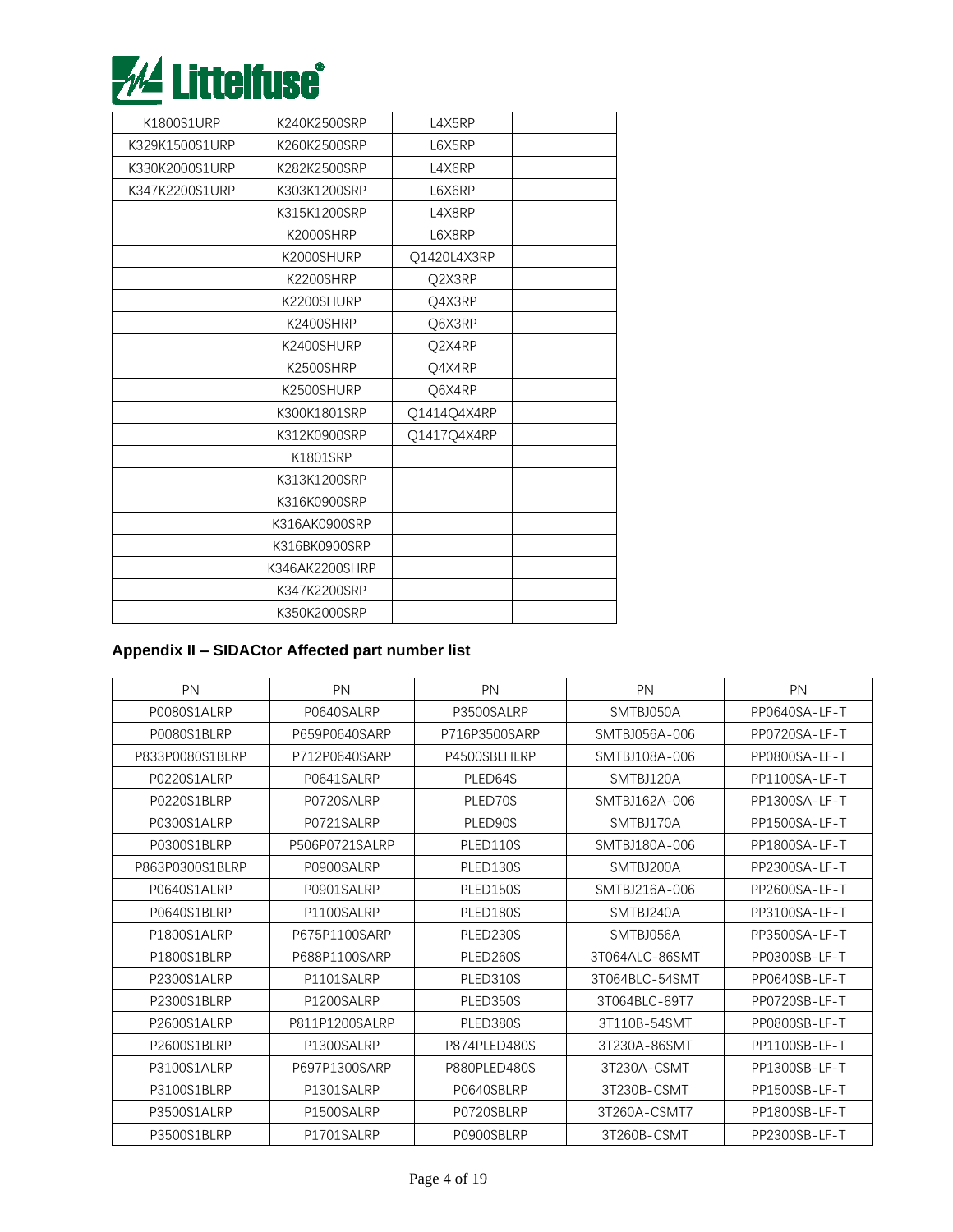

| P869P0080S1CLRP | P1800SALRP     | P858P0900SCLRP  | 3T260B-CSMT7         | PP2600SB-LF-T  |
|-----------------|----------------|-----------------|----------------------|----------------|
| P0080S3NLRP     | P779P1800SALRP | P1100SBLRP      | 3T310A-54SMT         | PP3100SB-LF-T  |
| P0300S3NLRP     | P2000SALRP     | P1200SBLRP      | 3T310B-CSMT          | PP3500SB-LF-T  |
| 3T064ALC-54SMT  | P776P2000SALRP | P1300SBLRP      | 3T310B-CSMT7         | P0080SBLRP     |
| 3T064ALC-CSMT   | P2100SALRP     | P1500SBLRP      | 3T350A-CSMT          | P678P0080SBRP  |
| 3T064ALC-CSMT7  | P2300SALRP     | P1500SBLRP-N    | <b>TSMBJ0510C-7P</b> | P792P0080SBLRP |
| 3T072ALC-54SMT  | P2500SALRP     | P1800SBLRP      | <b>TSMBJ0516C-TP</b> | P857P0080SCLRP |
| 3T072ALC-86SMT  | P2600SALRP     | P2000SBLRP      | P0080SALRP           | P0080SBMCLRP   |
| 3T072ALC-CSMT   | P3100SALRP     | P2100SBLRP      | P817P0080SALRP       | P0220SBLRP     |
| 3T072ALC-CSMT7  | P651P3100SARP  | P2300SBLRP      | P0080SAMCLRP         | P0220SBMCLRP   |
| 3T080ALC-54SMT  | P707P3100SARP  | P686P2300SBRP   | P0080SAMCLRP-        | P0300SBLRP     |
| 3T080ALC-86SMT  | P3100SBLRPH    | P708P2300SBRP   | P807P0080SAMCLRP     | P0300SBMCLRP   |
| 3T080ALC-CSMT   | P3500SBLRP     | P2300SBLRP-N    | P0220SALRP           | P1800STLRP     |
| 3T080ALC-CSMT7  | P496P3500SBLRP | P2500SBLRP      | P818P0220SALRP       | P2300STLRP     |
| 3T110A-54SMT    | P655P3500SBRP  | P2600SBLRP      | P0220SAMCLRP         | P2600STLRP     |
| 3T110A-86SMT    | P770P3500SBLRP | P591P2600SBLRP  | P0240SBLRP           | P3100STLRP     |
| 3T110A-CSMT     | P784P3500SBLRP | P653P2600SBRP   | P0300SALRP           | P3500STLRP     |
| 3T110A-CSMT7    | P793P3500SBLRP | P831P2600SBLRP  | P566P0300SALRP       | 3T260C-CSMT7   |
| 3T110ALC-54SMT  | P838P3500SCLRP | P3100SBLRP      | P658P0300SARP        | 3T260CLC-54SMT |
| 3T110ALC-86SMT  | P4500SBLRP     | P486P3100SBRP   | P695P0300SARP        | 3T260CLC-86SMT |
| 3T110ALC-CSMT   | P839P4500SCLRP | P640P3100SBRP   | P0300SAMCLRP         | 3T260CLC-CSMT  |
| 3T110ALC-CSMT7  | P844P4500SCLRP | P654P3100SBRP   | P821P0080SCLRP       | 3T260CLC-CSMT7 |
| 3T130A-54SMT    | P4500SCLHLRP   | P654P3100SBRPH  | P0181SALRP           | 3T310C-54SMT   |
| 3T130A-86SMT    | PDT5061-T      | P654P3100SBRPHF | PLED <sub>6</sub> S  | 3T310CLC-54SMT |
| 3T130A-CSMT     | SPH0004CRP     | P809P3100SBLRP  | PLED6US              | 3T310CLC-86SMT |
| 3T130A-CSMT7    | P3100SXLRP     | P842P3100SBLRP  | PLED9S               | 3T310CLC-CSMT  |
| 3T130ALC-54SMT  | 3T230ALC-CSMT  | P3100SBLRP-     | PLED9US              | 3T310CLC-CSMT7 |
| 3T130ALC-86SMT  | 3T230ALC-CSMT7 | 3T130BLC-CSMT   | P871PLED9US          | 3T350C-54SMT   |
| 3T130ALC-CSMT   | 3T260A-54SMT   | 3T130BLC-CSMT7  | PLED13S              | 3T350C-86SMT   |
| 3T130ALC-CSMT7  | 3T260A-86SMT   | 3T150B-54SMT    | PLED18S              | 3T350C-CSMT7   |
| 3T150A-54SMT    | 3T260A-CSMT    | 3T150B-86SMT    | PLED13US             | 3T400C-54SMT   |
| 3T150A-86SMT    | 3T260ALC-54SMT | 3T150B-CSMT     | PLED18US             | 3T400C-86SMT   |
| 3T150A-CSMT     | 3T260ALC-86SMT | 3T150B-CSMT7    | PLED35US             | SMTBJ050B      |
| 3T150A-CSMT7    | 3T260ALC-CSMT  | 3T150BLC-54SMT  | PL865PLED18US        | SMTBJ070B      |
| 3T150ALC-54SMT  | 3T260ALC-CSMT7 | 3T150BLC-86SMT  | P1500SCLRP           | SMTBJ100B      |
| 3T150ALC-86SMT  | 3T310A-86SMT   | 3T150BLC-CSMT   | P753P1500SCLRP       | SMTBJ200B      |
| 3T150ALC-CSMT   | 3T310A-CSMT    | 3T150BLC-CSMT7  | P753AP1500SCLRP      | 3T110C-CSMT    |
| 3T150ALC-CSMT7  | 3T310A-CSMT7   | 3T180B-54SMT    | P753BP1500SCLRP      | 3T110C-CSMT7   |
| 3T180A-54SMT    | 3T310ALC-54SMT | 3T180B-86SMT    | P753CP1500SCLRP      | 3T130C-CSMT    |
| 3T180A-86SMT    | 3T310ALC-86SMT | 3T180B-CSMT     | P753DP1500SCLRP      | 3T130C-CSMT7   |
| 3T180A-CSMT     | 3T310ALC-CSMT  | 3T180B-CSMT7    | P926WRP              | 3T150C-CSMT    |
| 3T180A-CSMT7    | 3T310ALC-CSMT7 | 3T180BLC-54SMT  | P927WRP              | 3T150C-CSMT7   |
| 3T180ALC-54SMT  | 3T350A-54SMT   | 3T180BLC-86SMT  | P465P1500SCRP        | 3T180C-CSMT    |
| 3T180ALC-86SMT  | 3T350A-86SMT   | 3T180BLC-CSMT   | P1500SCLRP-N1        | 3T230C-CSMT    |
| 3T180ALC-CSMT   | 3T350A-CSMT7   | 3T180BLC-CSMT7  | P1500SCLRP-N2        | 3T230C-CSMT7   |
| 3T180ALC-CSMT7  | 3T400A-54SMT   | 3T230B-54SMT    | P1500SCMCLRP         | 3T260C-CSMT    |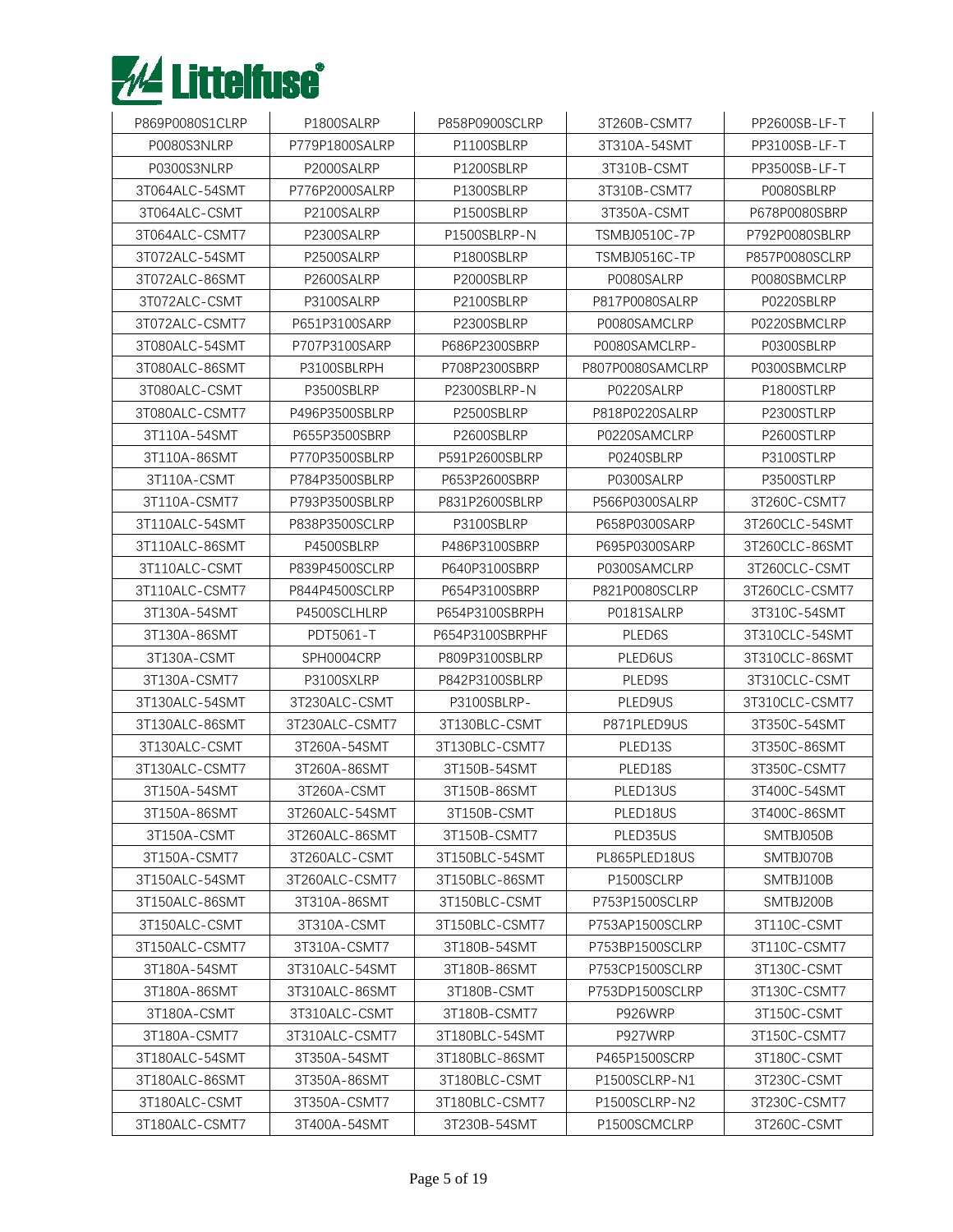

| 3T230A-54SMT     | 3T400A-86SMT    | 3T230B-86SMT    | P1500SCMCL-N    | 3T310C-CSMT          |
|------------------|-----------------|-----------------|-----------------|----------------------|
| 3T230A-CSMT7     | 3T400A-CSMT     | 3T230B-CSMT7    | P1800SCLRP      | 3T310C-CSMT7         |
| 3T230ALC-54SMT   | 3T400A-CSMT7    | 3T230BLC-54SMT  | P677P1800SCRP   | 3T310CLC-77SMT       |
| 3T230ALC-86SMT   | 3T064BLC-86SMT  | 3T230BLC-86SMT  | P1800SCLRP-N    | 3T350C-CSMT          |
| P0080SCLRP       | 3T064BLC-CSMT   | 3T230BLC-CSMT   | P1800SCLRP-     | 3T400C-4T7           |
| P763P0080SCLRP   | 3T064BLC-CSMT7  | 3T230BLC-CSMT7  | P1800SCMCLRP    | 3T400C-CSMT          |
| P763AP0080SCLRP  | 3T072BLC-54SMT  | 3T260B-54SMT    | P2000SCLRP      | 3T400C-CSMT7         |
| P0080SCMCLRP     | 3T072BLC-86SMT  | 3T260B-86SMT    | P777P2000SCLRP  | PP0640SC-LF-T        |
| P0080SCMCLRP-N   | 3T072BLC-CSMT   | 3T260BLC-54SMT  | P2000SCMCLRP    | PP0720SC-LF-T        |
| P0080SCLRP-N1    | 3T072BLC-CSMT7  | 3T260BLC-86SMT  | P2100SCLRP      | PP0800SC-LF-T        |
| P0080SCLRP-N2    | 3T080BLC-54SMT  | 3T260BLC-CSMT   | P2100SCMCLRP    | PP1100SC-LF-T        |
| P825P3500SCMCLRP | 3T080BLC-86SMT  | 3T260BLC-CSMT7  | P2300SCLRP      | PP1300SC-LF-T        |
| P0220SCLRP       | 3T080BLC-CSMT   | 3T310B-54SMT    | P762P2300SCLRP  | PP1500SC-LF-T        |
| P0220SCMCLRP     | 3T080BLC-CSMT7  | 3T310B-86SMT    | P762AP2300SCLRP | PP1800SC-LF-T        |
| P0300SCLRP       | 3T110B-86SMT    | 3T310BLC-54SMT  | P2300SCMCLRP    | PP2300SC-LF-T        |
| P761P0300SCLRP   | 3T110B-CSMT     | 3T310BLC-86SMT  | P2500SCLRP      | PP2600SC-LF-T        |
| P761AP0300SCLRP  | 3T110B-CSMT7    | 3T310BLC-CSMT   | P2500SCMCLRP    | PP3100SC-LF-T        |
| P931WRP          | 3T110BLC-54SMT  | 3T310BLC-CSMT7  | P469P2600SCLRP  | PP3500SC-LF-T        |
| P0300SCMCLRP     | 3T110BLC-86SMT  | 3T350B-54SMT    | P2600SCLRP      | PP4500SD-LF-T        |
| P691P0300SCMCRP  | 3T110BLC-CSMT   | 3T350B-86SMT    | P820P2600SCLRP  | <b>TSMBJ1022C-TP</b> |
| P0300SCLRP-N1    | 3T110BLC-CSMT7  | 3T350B-CSMT     | P759P2600SCLRP  | 3T064CLC-54SMT       |
| P0300SCLRP-N2    | 3T130B-54SMT    | 3T350B-CSMT7    | P759AP2600SCLRP | 3T064CLC-86SMT       |
| P0640SCLRP       | 3T130B-86SMT    | 3T400B-54SMT    | P766P2600SCLRP  | 3T064CLC-CSMT        |
| P676P0640SCRP    | 3T130B-CSMT     | 3T400B-86SMT    | P766AP2600SCLRP | 3T064CLC-CSMT7       |
| P764P0640SCLRP   | 3T130B-CSMT7    | 3T400B-CSMT     | P774P2600SCLRP  | 3T072CLC-54SMT       |
| P764AP0640SCLRP  | 3T130BLC-54SMT  | 3T400B-CSMT7    | P875P2600SCLRP  | 3T072CLC-86SMT       |
| P832P0640SCLRP   | 3T130BLC-86SMT  | P0080SDLRP      | P2600SCMCLRP    | 3T072CLC-CSMT        |
| P0640SCLRP-      | P0641SCLRP      | P835P0080SDLRP  | P3100SCLRP      | 3T072CLC-CSMT7       |
| P0640SCMCLRP     | P0721SCLRP      | P0640SDLRP      | P440P3100SCRP   | 3T080CLC-54SMT       |
| P0640SCLRP-N1    | P0901SCLRP      | P812P0640SDLRP  | P618P3100SCRP   | 3T080CLC-86SMT       |
| P0640SCLRP-N2    | P1101SCLRP      | P0720SDLRP      | P641P3100SCRP   | 3T080CLC-CSMT        |
| P868P0640SCLRP   | P1201SCLRP      | P813P0720SDLRP  | P754P3100SCLRP  | 3T080CLC-CSMT7       |
| P873P0640SCLRP   | P856P1201SCLRP  | P767P0720SDLRP  | P754AP3100SCLRP | 3T110C-54SMT         |
| P872P0720SBLRP   | P1301SCLRP      | P767AP0720SDLRP | P754BP3100SCLRP | 3T110C-86SMT         |
| P0720SCLRP       | P465P1500SCRP   | P0900SDLRP      | P754CP3100SCLRP | 3T110CLC-54SMT       |
| P755P0720SCLRP   | P1701SCLRP      | P923CRP         | P754DP3100SCLRP | 3T110CLC-86SMT       |
| P755AP0720SCLRP  | P0641SDLRP      | P1100SDLRP      | P3100SCLRP-P841 | 3T110CLC-CSMT        |
| P755BP0720SCLRP  | P0721SDLRP      | P698CRP         | P3100SCLRPP841  | 3T110CLC-CSMT7       |
| P0720SCMCLRP     | P0901SDLRP      | P806P1100SDLRP  | P3100SCL-N      | 3T130C-54SMT         |
| P0720SCLRP-N     | P1101SDLRP      | P1300SDLRP      | P3100SCLRP-     | 3T130C-86SMT         |
| P0900SCLRP       | P829P1101SDLRP  | P810P1300SDLRP  | P3100SCMCLRP    | 3T130CLC-54SMT       |
| P626P0900SCLRP   | P829AP1101SDLRP | <b>P925CRP</b>  | P3100SDLHLRP    | 3T130CLC-86SMT       |
| P0900SCMCLRP     | P1301SDLRP      | P1500SDLRP      | P3500SCLRP      | 3T130CLC-CSMT        |
| P1100SCLRP       | P1701SDLRP      | P376P1500SCRP   | P794P3500SCLRP  | 3T130CLC-CSMT7       |
| P689P1100SCRP    | P2601SDLRP      | P674P1500SCRP   | P681P3500SCRP   | 3T150C-54SMT         |
| P698WRP          | P3101SDLRP      | P768P1500SDLRP  | P3500SCL-N      | 3T150C-86SMT         |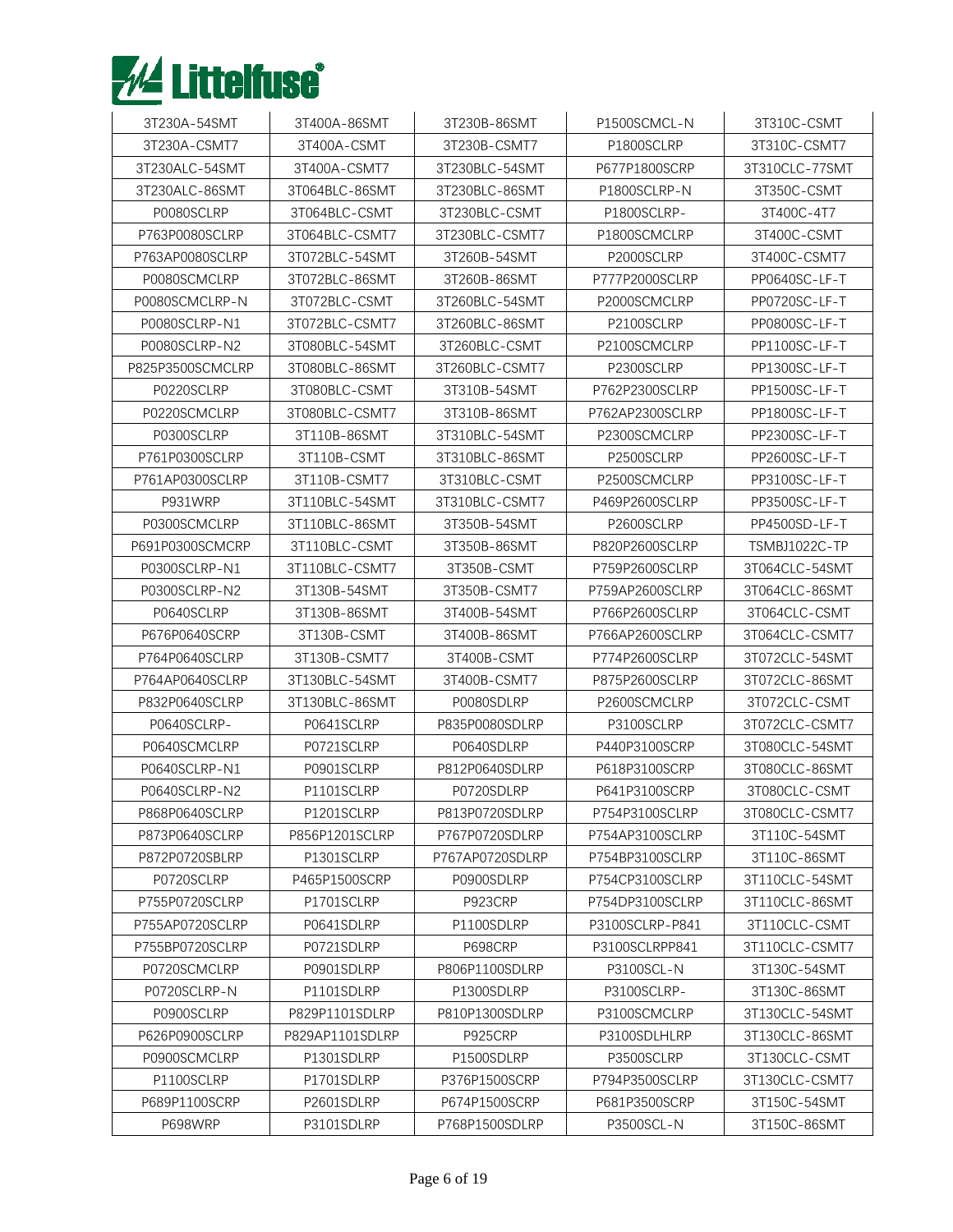

| P923WRP        | A0609SCLRP    | P768AP1500SDLRP | P3500SCMCLRP   | 3T150CLC-54SMT |
|----------------|---------------|-----------------|----------------|----------------|
| P1100SCMCLRP   | P760LRP       | P926CRP         | P4500SCLRP     | 3T150CLC-86SMT |
| P1101SCLRP-N   | P760ALRP      | P927CRP         | P4500SCMCLRP   | 3T150CLC-CSMT  |
| P1200SCLRP     | A0710SCLRP    | P931CRP         | P4500SDLHLRP   | 3T150CLC-CSMT7 |
| P1200SCLRP-N   | A0709SCLRP    | P1800SDLRP      | P827P3100SCLRP | 3T180C-54SMT   |
| P1200SCMCLRP   | PP0640SC-LF-T | P2300SDLRP      | P0642SALRP     | 3T180C-86SMT   |
| P1300SCLRP     | PP0720SC-LF-T | P2600SDLRP      | P0722SALRP     | 3T180C-CSMT7   |
| P925WRP        | PP0900SC-LF-T | P746P2600SDRP   | P0902SALRP     | 3T180CLC-54SMT |
| P1300SCMCLRP   | PP1100SC-LF-T | P746AP2600SDRP  | P1102SALRP     | 3T180CLC-86SMT |
| P0642SCLRP     | PP1300SC-LF-T | P3100SDLRP      | P1302SALRP     | 3T180CLC-CSMT  |
| P0722SCLRP     | P1701CA2LRP   | P3100SCHRP      | P1502SALRP     | 3T180CLC-CSMT7 |
| P0902SCLRP     | P0641CB2LRP   | P765P3100SDLRP  | P1802SALRP     | 3T230C-54SMT   |
| P1102SCLRP     | P0721CB2LRP   | P765AP3100SDLRP | P2302SALRP     | 3T230C-86SMT   |
| P1302SCLRP     | P0901CB2LRP   | P3500SDLRP      | P2602SALRP     | 3T230CLC-54SMT |
| P1502SCLRP     | P1101CB2LRP   | P692P3500SDRP   | P3002SALRP     | 3T230CLC-86SMT |
| P1802SCLRP     | P1301CB2LRP   | P773P3500SDLRP  | P3502SALRP     | 3T230CLC-CSMT  |
| P2302SCLRP     | P1501CB2LRP   | P884P3500SDLRP  | P4202SALRP     | 3T230CLC-CSMT7 |
| P2602SCLRP     | P1701CB2LRP   | PP1100SD-LF-T   | P4802SALRP     | 3T260C-54SMT   |
| P3002SCLRP     | A0609CA2LRP   | P4802SCLRP      | P6002SALRP     | 3T260C-86SMT   |
| P3502SCLRP     | P0721CA2LRP   | P6002SCLRP      | P6002SALRP-HM  | P1802SBLRP     |
| P4202SCLRP     | P0901CA2LRP   | P7002SCLRP      | P7002SALRP     | P2302SBLRP     |
| P772P4202SCLRP | P1101CA2LRP   | P862P7002SCLRP  | P0642SBLRP     | P2602SBLRP     |
| P797P4202SCLRP | P1301CA2LRP   | P0641CA2LRP     | P0722SBLRP     | P3002SBLRP     |
| P798P4202SCLRP | P1501CA2LRP   | P6002SBLRP      | P0902SBLRP     | P3502SBLRP     |
| P1302SBLRP     | P4802SBLRP    | P7002SBLRP      | P1102SBLRP     | P4202SBLRP     |
| P1502SBLRP     |               |                 |                |                |

## **Appendix III – TVS Affected part number list**

| PN        | <b>PN</b>           | PN                  | <b>PN</b>        | PN          |
|-----------|---------------------|---------------------|------------------|-------------|
| SMBJ5.0   | <b>SMAJ5.0</b>      | SACB5.0             | 1.5SMC16CA-54    | 5.0SMDJ12A  |
| SMBJ5.0A  | SMAJ5.0A            | SACB <sub>6.0</sub> | 1.5SMC16CA-54T7  | 5.0SMDJ12CA |
| SMBJ5.0C  | SMAJ5.0C            | SACB7.0             | 1.5SMC300CA-54T7 | 5.0SMDJ13A  |
| SMBJ5.0CA | SMAJ5.0CA           | SACB8.0             | 1.5SMC350A-54T7  | 5.0SMDJ13CA |
| SMBJ6.0   | SMAJ6.0             | SACB8.5             | 1.5SMC400CA-54T7 | 5.0SMDJ14A  |
| SMBJ6.0A  | SMAJ6.0A            | SACB10              | SMCJ36A-54T7     | 5.0SMDJ14CA |
| SMBJ6.0C  | SMAJ6.0C            | SACB12              | SMCJ36CA-54T7    | 5.0SMDJ15A  |
| SMBJ6.0CA | SMAJ6.0CA           | SACB15              | SMCJ12CA-N       | 5.0SMDJ15CA |
| SMBJ6.5   | SMAJ <sub>6.5</sub> | SACB18              | SMCJ36CA-N       | 5.0SMDJ16A  |
| SMBJ6.5A  | SMAJ6.5A            | SACB22              | SMCJ64CA-N       | 5.0SMDJ16CA |
| SMBJ6.5C  | SMAJ6.5C            | SACB26              | SMCJ78CA-N       | 5.0SMDJ17A  |
| SMBJ6.5CA | SMAJ6.5CA           | SACB30              | 1.5SMC15A-N      | 5.0SMDJ17CA |
| SMBJ7.0   | <b>SMAJ7.0</b>      | SACB36              | 1.5SMC62A-N      | 5.0SMDJ18A  |
| SMBJ7.0A  | SMAJ7.0A            | SACB45              | 1.5SMC68A-N      | 5.0SMDJ18CA |
| SMBJ7.0C  | SMAJ7.0C            | SACB50              | SMCJ10A-GR-GT3   | 5.0SMDJ20A  |
|           |                     | SACB5.0-23-         |                  |             |
| SMBJ7.0CA | SMAJ7.0CA           | RG70                | SMCJ10CA-GT3     | 5.0SMDJ20CA |
| SMBJ7.5   | SMAJ7.5             | HSMBJSAC12          | SMCJ10CA-SA-GT3  | 5.0SMDJ22A  |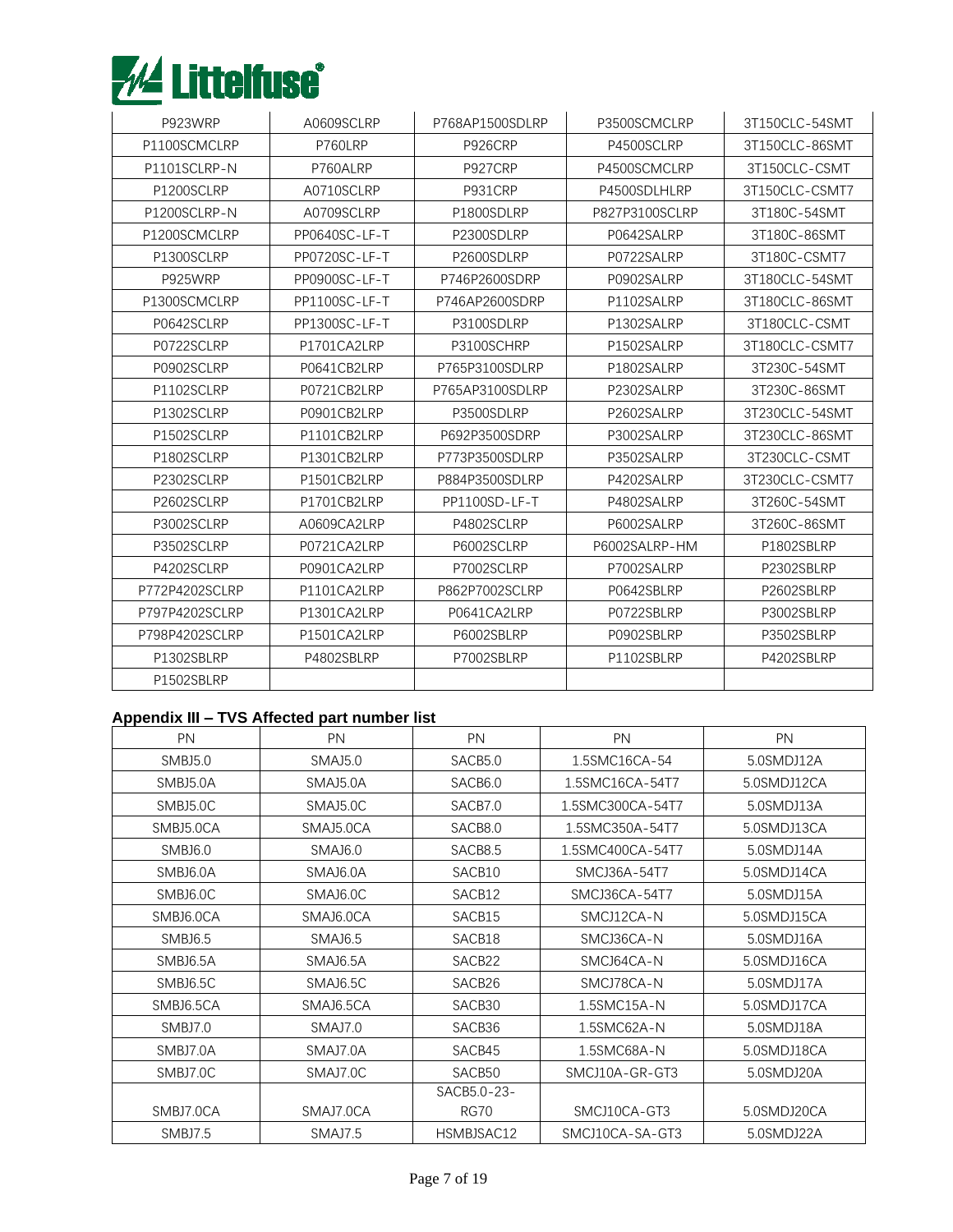

| SMBJ7.5A       | SMAJ7.5A       | HSMBJSAC7.0 | SMCJ11CA-SA-GT3    | 5.0SMDJ22CA  |
|----------------|----------------|-------------|--------------------|--------------|
| SMBJ7.5C       | SMAJ7.5C       | 1KSMB6.8    | SMCJ18CA-GT3       | 5.0SMDJ24A   |
| SMBJ7.5CA      | SMAJ7.5CA      | 1KSMB6.8A   | SMCJ18CA-SA-GT3    | 5.0SMDJ24CA  |
| SMBJ8.0        | <b>SMAJ8.0</b> | 1KSMB6.8C   | SMCJ24CA-GR-GT3    | 5.0SMDJ26A   |
| SMBJ8.0A       | SMAJ8.0A       | 1KSMB6.8CA  | SMCJ26CA-SA-GT3    | 5.0SMDJ26CA  |
| SMBJ8.0C       | SMAJ8.0C       | 1KSMB7.5    | SMCJ40CA-SA-GT3    | 5.0SMDJ28A   |
| SMBJ8.0CA      | SMAJ8.0CA      | 1KSMB7.5A   | SMCJ43CA-SA-GT3    | 5.0SMDJ28CA  |
| <b>SMBJ8.5</b> | <b>SMAJ8.5</b> | 1KSMB7.5C   | SMCJ5.0A-GT3       | 5.0SMDJ30A   |
| SMBJ8.5A       | SMAJ8.5A       | 1KSMB7.5CA  | SMCJ5.0A-SA-GT3    | 5.0SMDJ30CA  |
| SMBJ8.5C       | SMAJ8.5C       | 1KSMB7.6A   | SMCJ150CA-SA-GT3   | 5.0SMDJ33A   |
| SMBJ8.5CA      | SMAJ8.5CA      | 1KSMB7.6CA  | SMCJ170CA-SA-GT3   | 5.0SMDJ33CA  |
| SMBJ9.0        | <b>SMAJ9.0</b> | 1KSMB8.2    | SMCJ10A-GR-GT3R    | 5.0SMDJ36A   |
| SMBJ9.0A       | SMAJ9.0A       | 1KSMB8.2A   | SMCJ10CA-GT3R      | 5.0SMDJ36CA  |
| SMBJ9.0C       | SMAJ9.0C       | 1KSMB8.2C   | SMCJ10CA-SA-GT3R   | 5.0SMDJ40A   |
| SMBJ9.0CA      | SMAJ9.0CA      | 1KSMB8.2CA  | SMCJ11CA-SA-GT3R   | 5.0SMDJ40CA  |
| SMBJ10         | SMAJ10         | 1KSMB9.1    | SMCJ18CA-GT3R      | 5.0SMDJ43A   |
| SMBJ10A        | SMAJ10A        | 1KSMB9.1C   | SMCJ18CA-SA-GT3R   | 5.0SMDJ43CA  |
| SMBJ10C        | SMAJ10C        | 1KSMB9.1A   | SMCJ24CA-GR-GT3R   | 5.0SMDJ45A   |
| SMBJ10CA       | SMAJ10CA       | 1KSMB9.1CA  | SMCJ26CA-SA-GT3R   | 5.0SMDJ45CA  |
| SMBJ11         | SMAJ11         | 1KSMB10     | SMCJ40CA-SA-GT3R   | 5.0SMDJ48A   |
| SMBJ11A        | SMAJ11A        | 1KSMB10A    | SMCJ43CA-SA-GT3R   | 5.0SMDJ48CA  |
| SMBJ11C        | SMAJ11C        | 1KSMB10C    | SMCJ5.0A-GT3R      | 5.0SMDJ51A   |
| SMBJ11CA       | SMAJ11CA       | 1KSMB10CA   | SMCJ5.0A-SA-GT3R   | 5.0SMDJ51CA  |
| SMBJ12         | SMAJ12         | 1KSMB11     | 1.5SMC18A-23-TR71  | 5.0SMDJ54A   |
| SMBJ12A        | SMAJ12A        | 1KSMB11A    | 1.5SMC18CA-23-TR71 | 5.0SMDJ54CA  |
| SMBJ12C        | SMAJ12C        | 1KSMB11C    | SMCJ6.0CA-23-TR71  | 5.0SMDJ58A   |
| SMBJ12CA       | SMAJ12CA       | 1KSMB11CA   | SMCJ6.5A-23-TR71   | 5.0SMDJ58CA  |
| SMBJ13         | SMAJ13         | 1KSMB12     | SMCJ6.5CA-23-TR71  | 5.0SMDJ60A   |
| SMBJ13A        | SMAJ13A        | 1KSMB12A    | SMCJ7.0A-23-TR71   | 5.0SMDJ60CA  |
| SMBJ13C        | SMAJ13C        | 1KSMB12C    | SMCJ7.0CA-23-TR71  | 5.0SMDJ64A   |
| SMBJ13CA       | SMAJ13CA       | 1KSMB12CA   | SMCJ7.0CA-23-RG71  | 5.0SMDJ64CA  |
| SMBJ14         | SMAJ14         | 1KSMB13     | SMCJ8.5CA-23-TR71  | 5.0SMDJ70A   |
| SMBJ14A        | SMAJ14A        | 1KSMB13A    | SMCJ8.5CA-23-RG71  | 5.0SMDJ70CA  |
| SMBJ14C        | SMAJ14C        | 1KSMB13C    | SMCJ11A-23-TR71    | 5.0SMDJ75A   |
| SMBJ14CA       | SMAJ14CA       | 1KSMB13CA   | SMCJ13A-23-TR71    | 5.0SMDJ75CA  |
| SMBJ15         | SMAJ15         | 1KSMB15     | SMCJ17CA-23-TR71   | 5.0SMDJ78A   |
| SMBJ15A        | SMAJ15A        | 1KSMB15A    | SMCJ17CA-23-RG71   | 5.0SMDJ78CA  |
| SMBJ15C        | SMAJ15C        | 1KSMB15C    | SMCJ18A-23-RG71    | 5.0SMDJ85A   |
| SMBJ15CA       | SMAJ15CA       | 1KSMB15CA   | SMCJ18A-23-TR71    | 5.0SMDJ85CA  |
| SMBJ16         | SMAJ16         | 1KSMB16     | SMCJ18CA-23-TR71   | 5.0SMDJ90A   |
| SMBJ16A        | SMAJ16A        | 1KSMB16A    | SMCJ20CA-23-TR71   | 5.0SMDJ90CA  |
| SMBJ16C        | SMAJ16C        | 1KSMB16C    | SMCJ24A-23-TR71    | 5.0SMDJ100A  |
| SMBJ16CA       | SMAJ16CA       | 1KSMB16CA   | SMCJ24CA-23-TR71   | 5.0SMDJ100CA |
| SMBJ17         | SMAJ17         | 1KSMB18     | SMCJ30A-23-TR71    | 5.0SMDJ110A  |
| SMBJ17A        | SMAJ17A        | 1KSMB18A    | SMCJ40CA-23-TR71   | 5.0SMDJ110CA |
| SMBJ17C        | SMAJ17C        | 1KSMB18C    | SMCJ48A-23-TR71    | 5.0SMDJ120A  |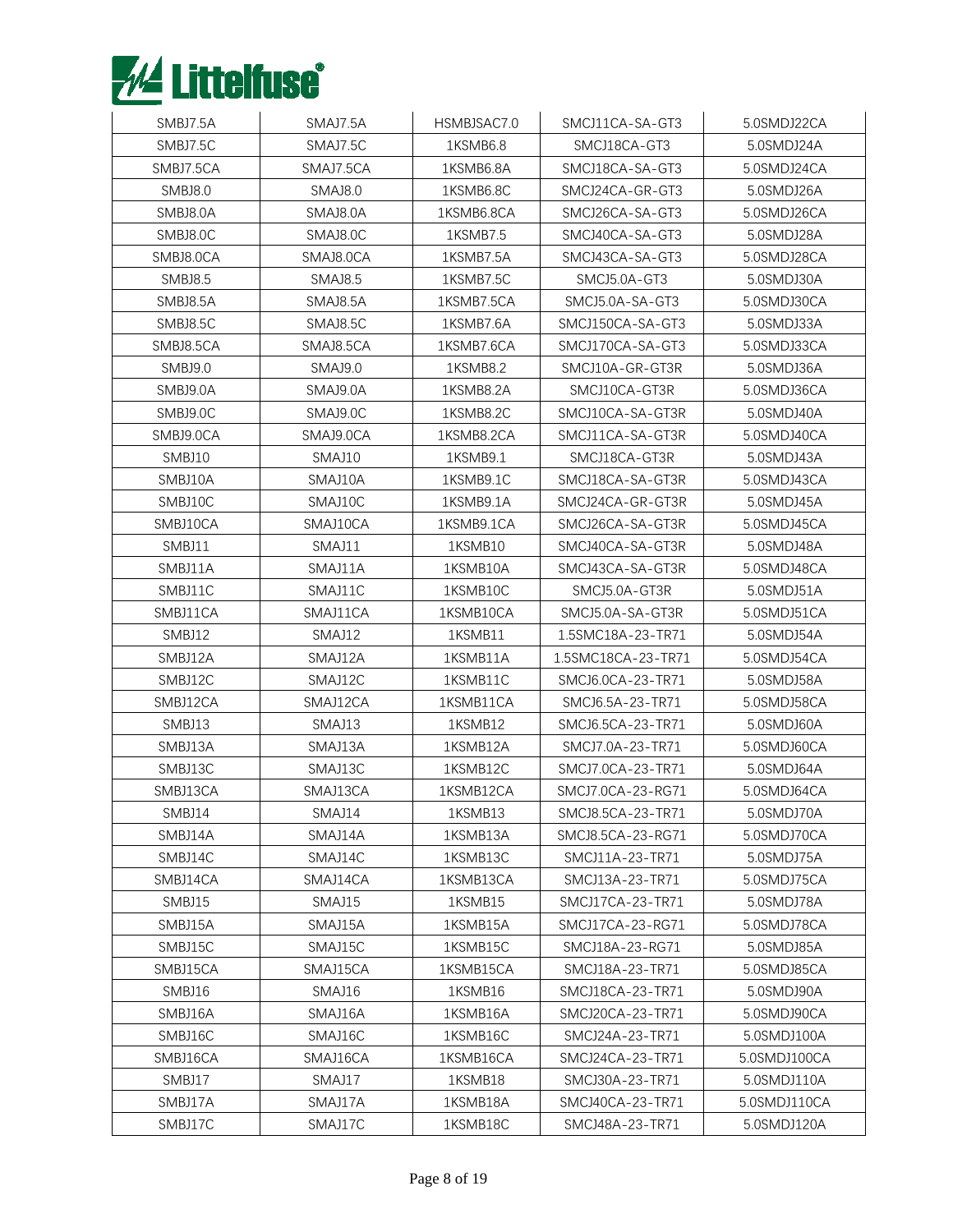

| SMBJ17CA | SMAJ17CA | 1KSMB18CA | SMCJ51CA-23-TR71  | 5.0SMDJ120CA   |
|----------|----------|-----------|-------------------|----------------|
| SMBJ18   | SMAJ18   | 1KSMB20   | SMCJ54A-23-TR71   | 5.0SMDJ130A    |
| SMBJ18A  | SMAJ18A  | 1KSMB20A  | SMCJ60CA-23-RG71  | 5.0SMDJ130CA   |
| SMBJ18C  | SMAJ18C  | 1KSMB20C  | SMCJ75CA-23-TR71  | 5.0SMDJ140A    |
| SMBJ18CA | SMAJ18CA | 1KSMB20CA | SMCJ85CA-23-TR71  | 5.0SMDJ140CA   |
| SMBJ20   | SMAJ20   | 1KSMB22   | SMCJ5.0A-T7       | 5.0SMDJ150A    |
| SMBJ20A  | SMAJ20A  | 1KSMB22A  | <b>SMCJ58A-T7</b> | 5.0SMDJ150CA   |
| SMBJ20C  | SMAJ20C  | 1KSMB22C  | SMCJ64A-T7        | 5.0SMDJ160A    |
| SMBJ20CA | SMAJ20CA | 1KSMB22CA | SMCJ70A-T7        | 5.0SMDJ160CA   |
| SMBJ22   | SMAJ22   | 1KSMB24   | SMCJ24CAS-GR-GT3  | 5.0SMDJ170A    |
| SMBJ22A  | SMAJ22A  | 1KSMB24A  | SMCJ24CAS-GR-GT7  | 5.0SMDJ170CA   |
| SMBJ22C  | SMAJ22C  | 1KSMB24C  | SMCJ15CA-ZG       | 5.0SMDJ12A-T7  |
| SMBJ22CA | SMAJ22CA | 1KSMB24CA | SMCJ14A-TN        | 5.0SMDJ12CA-T7 |
| SMBJ24   | SMAJ24   | 1KSMB27   | SMCJ120A-L        | 5.0SMDJ13A-T7  |
| SMBJ24A  | SMAJ24A  | 1KSMB27A  | SMCJ130A-AE       | 5.0SMDJ13CA-T7 |
| SMBJ24C  | SMAJ24C  | 1KSMB27C  | SMCJ20A-TN        | 5.0SMDJ14A-T7  |
| SMBJ24CA | SMAJ24CA | 1KSMB27CA | SMCJ5.0CAS-GT3    | 5.0SMDJ14CA-T7 |
| SMBJ26   | SMAJ26   | 1KSMB30   | SMCJ5.0CAS-GT7    | 5.0SMDJ15A-T7  |
| SMBJ26A  | SMAJ26A  | 1KSMB30A  | SMCJ6.5CAS-GT3    | 5.0SMDJ15CA-T7 |
| SMBJ26C  | SMAJ26C  | 1KSMB30C  | SMCJ6.5CAS-GT7    | 5.0SMDJ16A-T7  |
| SMBJ26CA | SMAJ26CA | 1KSMB30CA | SMCJ10CAS-GT3     | 5.0SMDJ16CA-T7 |
| SMBJ28   | SMAJ28   | 1KSMB33   | SMCJ10CAS-GT7     | 5.0SMDJ17A-T7  |
| SMBJ28A  | SMAJ28A  | 1KSMB33A  | SMCJ17CAS-GT3     | 5.0SMDJ17CA-T7 |
| SMBJ28C  | SMAJ28C  | 1KSMB33C  | SMCJ17CAS-GT7     | 5.0SMDJ18A-T7  |
| SMBJ28CA | SMAJ28CA | 1KSMB33CA | SMCJ18CAS-GT3     | 5.0SMDJ18CA-T7 |
| SMBJ30   | SMAJ30   | 1KSMB36   | SMCJ18CAS-GT7     | 5.0SMDJ20A-T7  |
| SMBJ30A  | SMAJ30A  | 1KSMB36A  | SMCJ40CAS-GT3     | 5.0SMDJ20CA-T7 |
| SMBJ30C  | SMAJ30C  | 1KSMB36C  | SMCJ40CAS-GT7     | 5.0SMDJ22A-T7  |
| SMBJ30CA | SMAJ30CA | 1KSMB36CA | SMCJ48CAS-GT3     | 5.0SMDJ22CA-T7 |
| SMBJ33   | SMAJ33   | 1KSMB39   | SMCJ48CAS-GT7     | 5.0SMDJ24A-T7  |
| SMBJ33A  | SMAJ33A  | 1KSMB39A  | SMCJ60CAS-GT3     | 5.0SMDJ24CA-T7 |
| SMBJ33C  | SMAJ33C  | 1KSMB39C  | SMCJ60CAS-GT7     | 5.0SMDJ26A-T7  |
| SMBJ33CA | SMAJ33CA | 1KSMB39CA | SMCJ64CAS-GT3     | 5.0SMDJ26CA-T7 |
| SMBJ36   | SMAJ36   | 1KSMB43   | SMCJ64CAS-GT7     | 5.0SMDJ28A-T7  |
| SMBJ36A  | SMAJ36A  | 1KSMB43A  | SMCJ5.0AS-GT3     | 5.0SMDJ28CA-T7 |
| SMBJ36C  | SMAJ36C  | 1KSMB43C  | SMCJ5.0AS-GT7     | 5.0SMDJ30A-T7  |
| SMBJ36CA | SMAJ36CA | 1KSMB43CA | SMCJ6.5AS-GT3     | 5.0SMDJ30CA-T7 |
| SMBJ40   | SMAJ40   | 1KSMB47   | SMCJ6.5AS-GT7     | 5.0SMDJ33A-T7  |
| SMBJ40A  | SMAJ40A  | 1KSMB47A  | SMCJ10AS-GT3      | 5.0SMDJ33CA-T7 |
| SMBJ40C  | SMAJ40C  | 1KSMB47C  | SMCJ10AS-GT7      | 5.0SMDJ36A-T7  |
| SMBJ40CA | SMAJ40CA | 1KSMB47CA | SMCJ17AS-GT3      | 5.0SMDJ36CA-T7 |
| SMBJ43   | SMAJ43   | 1KSMB51   | SMCJ17AS-GT7      | 5.0SMDJ40A-T7  |
| SMBJ43A  | SMAJ43A  | 1KSMB51A  | SMCJ18AS-GT3      | 5.0SMDJ40CA-T7 |
| SMBJ43C  | SMAJ43C  | 1KSMB51C  | SMCJ18AS-GT7      | 5.0SMDJ43A-T7  |
| SMBJ43CA | SMAJ43CA | 1KSMB51CA | SMCJ40AS-GT3      | 5.0SMDJ43CA-T7 |
| SMBJ45   | SMAJ45   | 1KSMB56A  | SMCJ40AS-GT7      | 5.0SMDJ45A-T7  |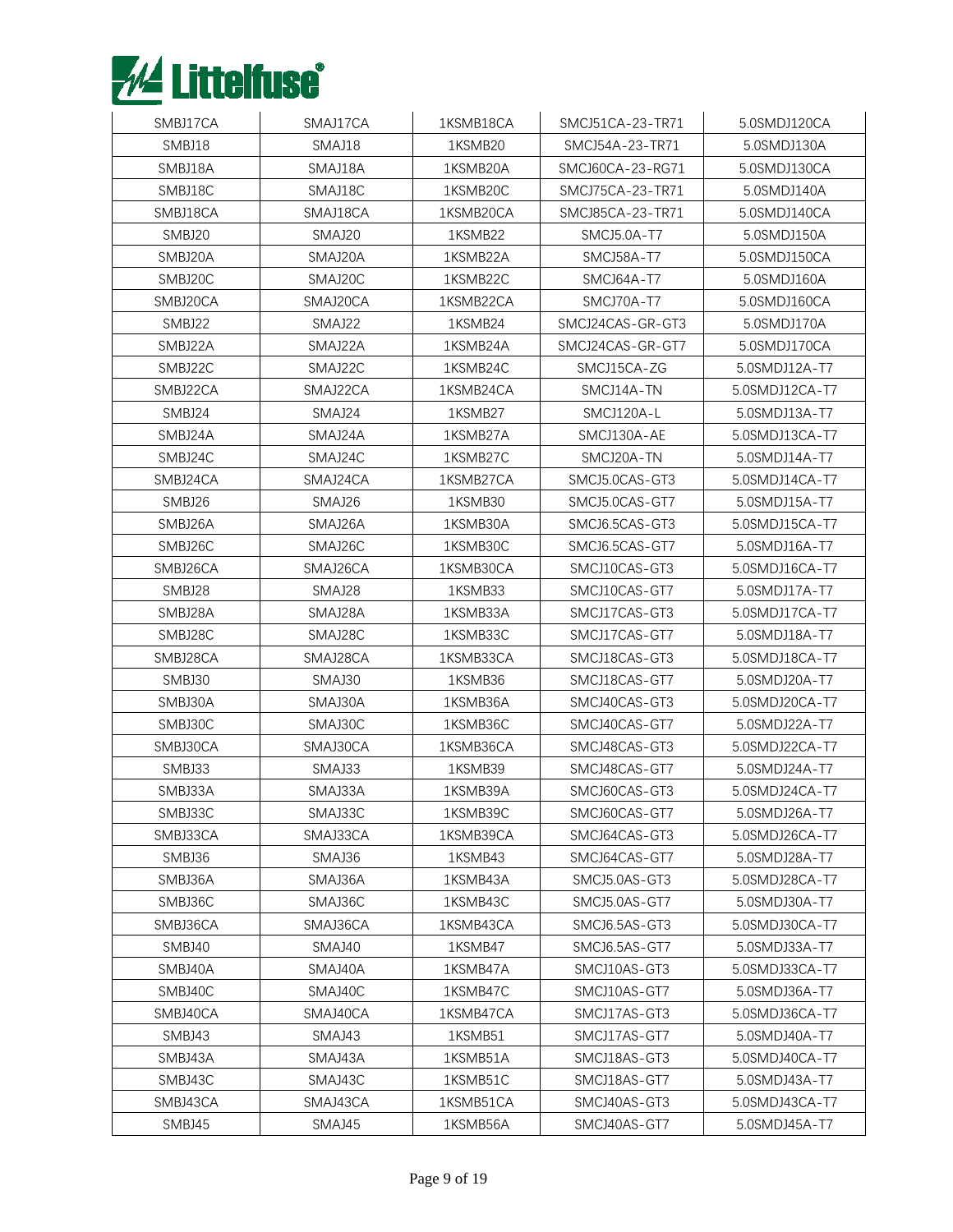

| SMBJ45A  | SMAJ45A  | 1KSMB56C   | SMCJ48AS-GT3   | 5.0SMDJ45CA-T7  |
|----------|----------|------------|----------------|-----------------|
| SMBJ45C  | SMAJ45C  | 1KSMB56CA  | SMCJ48AS-GT7   | 5.0SMDJ48A-T7   |
| SMBJ45CA | SMAJ45CA | 1KSMB56    | SMCJ60AS-GT3   | 5.0SMDJ48CA-T7  |
| SMBJ48   | SMAJ48   | 1KSMB62    | SMCJ60AS-GT7   | 5.0SMDJ51A-T7   |
| SMBJ48A  | SMAJ48A  | 1KSMB62A   | SMCJ64AS-GT3   | 5.0SMDJ51CA-T7  |
| SMBJ48C  | SMAJ48C  | 1KSMB62C   | SMCJ64AS-GT7   | 5.0SMDJ54A-T7   |
| SMBJ48CA | SMAJ48CA | 1KSMB62CA  | SMCJ350A-SCH   | 5.0SMDJ54CA-T7  |
| SMBJ51   | SMAJ51   | 1KSMB68    | SMCJ200A-SF    | 5.0SMDJ58A-T7   |
| SMBJ51A  | SMAJ51A  | 1KSMB68A   | SMCJ200CA-SF   | 5.0SMDJ58CA-T7  |
| SMBJ51C  | SMAJ51C  | 1KSMB68C   | 1.5SMC68A-BW   | 5.0SMDJ60A-T7   |
| SMBJ51CA | SMAJ51CA | 1KSMB68CA  | SMCJ12CA-ER    | 5.0SMDJ60CA-T7  |
| SMBJ54   | SMAJ54   | 1KSMB75    | SMCJ6.5A-ER    | 5.0SMDJ64A-T7   |
| SMBJ54A  | SMAJ54A  | 1KSMB75A   | SMCJ6.5A-ER1   | 5.0SMDJ64CA-T7  |
| SMBJ54C  | SMAJ54C  | 1KSMB75C   | SMCJ6.5CA-ER   | 5.0SMDJ70A-T7   |
| SMBJ54CA | SMAJ54CA | 1KSMB75CA  | SMCJ6.5CA-ER1  | 5.0SMDJ70CA-T7  |
| SMBJ58   | SMAJ58   | 1KSMB82    | SMCJ6.5CA-ER2  | 5.0SMDJ75A-T7   |
| SMBJ58A  | SMAJ58A  | 1KSMB82A   | SMCJ60CA-ER    | 5.0SMDJ75CA-T7  |
| SMBJ58C  | SMAJ58C  | 1KSMB82C   | SMCJ64CA-ER    | 5.0SMDJ78A-T7   |
| SMBJ58CA | SMAJ58CA | 1KSMB82CA  | SMCJ75A-ER     | 5.0SMDJ78CA-T7  |
| SMBJ60   | SMAJ60   | 1KSMB91    | SMCJ75CA-ER    | 5.0SMDJ85A-T7   |
| SMBJ60A  | SMAJ60A  | 1KSMB91A   | SMCJ8.0CA-ER   | 5.0SMDJ85CA-T7  |
| SMBJ60C  | SMAJ60C  | 1KSMB91C   | 1.5SMC75A-ER   | 5.0SMDJ90A-T7   |
| SMBJ60CA | SMAJ60CA | 1KSMB91CA  | <b>SMDJ5.0</b> | 5.0SMDJ90CA-T7  |
| SMBJ64   | SMAJ64   | 1KSMB100   | SMDJ5.0A       | 5.0SMDJ100A-T7  |
| SMBJ64A  | SMAJ64A  | 1KSMB100A  | SMDJ5.0C       | 5.0SMDJ100CA-T7 |
| SMBJ64C  | SMAJ64C  | 1KSMB100C  | SMDJ5.0CA      | 5.0SMDJ110A-T7  |
| SMBJ64CA | SMAJ64CA | 1KSMB100CA | SMDJ6.0        | 5.0SMDJ110CA-T7 |
| SMBJ70   | SMAJ70   | 1KSMB110   | SMDJ6.0A       | 5.0SMDJ120A-T7  |
| SMBJ70A  | SMAJ70A  | 1KSMB110A  | SMDJ6.0C       | 5.0SMDJ120CA-T7 |
| SMBJ70C  | SMAJ70C  | 1KSMB110C  | SMDJ6.0CA      | 5.0SMDJ130A-T7  |
| SMBJ70CA | SMAJ70CA | 1KSMB110CA | SMDJ6.5        | 5.0SMDJ130CA-T7 |
| SMBJ75   | SMAJ75   | 1KSMB120   | SMDJ6.5A       | 5.0SMDJ140A-T7  |
| SMBJ75A  | SMAJ75A  | 1KSMB120A  | SMDJ6.5C       | 5.0SMDJ140CA-T7 |
| SMBJ75C  | SMAJ75C  | 1KSMB120C  | SMDJ6.5CA      | 5.0SMDJ150A-T7  |
| SMBJ75CA | SMAJ75CA | 1KSMB120CA | SMDJ7.0        | 5.0SMDJ150CA-T7 |
| SMBJ78   | SMAJ78   | 1KSMB130   | SMDJ7.0A       | 5.0SMDJ160A-T7  |
| SMBJ78A  | SMAJ78A  | 1KSMB130A  | SMDJ7.0C       | 5.0SMDJ160CA-T7 |
| SMBJ78C  | SMAJ78C  | 1KSMB130C  | SMDJ7.0CA      | 5.0SMDJ170A-T7  |
| SMBJ78CA | SMAJ78CA | 1KSMB130CA | SMDJ7.5        | 5.0SMDJ170CA-T7 |
| SMBJ85   | SMAJ85A  | 1KSMB150   | SMDJ7.5A       | 5.0SMDJ6.0AS    |
| SMBJ85A  | SMAJ85CA | 1KSMB150A  | SMDJ7.5C       | 5.0SMDJ6.0CAS   |
| SMBJ85C  | SMAJ85   | 1KSMB150C  | SMDJ7.5CA      | 5.0SMDJ6.5AS    |
| SMBJ85CA | SMAJ85C  | 1KSMB150CA | SMDJ8.0        | 5.0SMDJ6.5CAS   |
| SMBJ90   | SMAJ90   | 1KSMB160   | SMDJ8.0A       | 5.0SMDJ7.0AS    |
| SMBJ90A  | SMAJ90A  | 1KSMB160A  | SMDJ8.0C       | 5.0SMDJ7.0CAS   |
| SMBJ90C  | SMAJ90C  | 1KSMB160C  | SMDJ8.0CA      | 5.0SMDJ7.5AS    |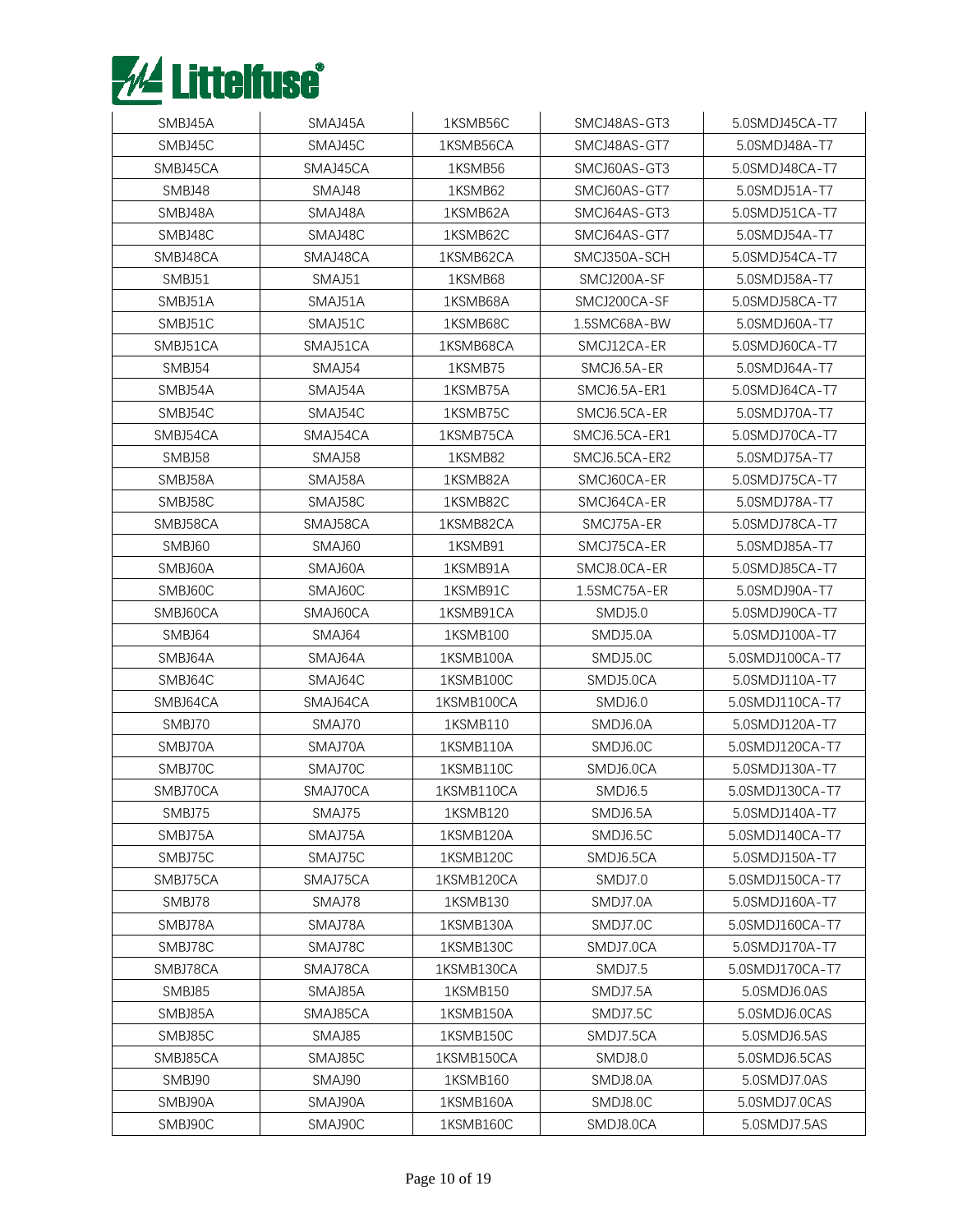

| SMBJ90CA       | SMAJ90CA       | 1KSMB160CA   | SMDJ8.5        | 5.0SMDJ7.5CAS |
|----------------|----------------|--------------|----------------|---------------|
| <b>SMBJ100</b> | <b>SMAJ100</b> | 1KSMB170A    | SMDJ8.5A       | 5.0SMDJ8.0AS  |
| SMBJ100A       | SMAJ100A       | 1KSMB170CA   | SMDJ8.5C       | 5.0SMDJ8.0CAS |
| SMBJ100C       | SMAJ100C       | 1KSMB180A    | SMDJ8.5CA      | 5.0SMDJ8.5AS  |
| SMBJ100CA      | SMAJ100CA      | 1KSMB180CA   | <b>SMDJ9.0</b> | 5.0SMDJ8.5CAS |
| <b>SMBJ110</b> | <b>SMAJ110</b> | 1KSMB62CA-N  | SMDJ9.0A       | 5.0SMDJ9.0AS  |
| SMBJ110A       | SMAJ110A       | 1KSMB18CA-DH | SMDJ9.0C       | 5.0SMDJ9.0CAS |
| SMBJ110C       | SMAJ110C       | 1.5SMB20A    | SMDJ9.0CA      | 5.0SMDJ10AS   |
| SMBJ110CA      | SMAJ110CA      | 1.5SMB20CA   | SMDJ10         | 5.0SMDJ10CAS  |
| <b>SMBJ120</b> | <b>SMAJ120</b> | 1.5SMB22A    | SMDJ10A        | 5.0SMDJ11AS   |
| SMBJ120A       | SMAJ120A       | 1.5SMB22CA   | SMDJ10C        | 5.0SMDJ11CAS  |
| SMBJ120C       | SMAJ120C       | 1.5SMB23A    | SMDJ10CA       | 5.0SMDJ12AS   |
| SMBJ120CA      | SMAJ120CA      | 1.5SMB23CA   | SMDJ11         | 5.0SMDJ12CAS  |
| <b>SMBJ130</b> | SMAJ130        | 1.5SMB24A    | SMDJ11A        | 5.0SMDJ13AS   |
| SMBJ130A       | SMAJ130A       | 1.5SMB24CA   | SMDJ11C        | 5.0SMDJ13CAS  |
| SMBJ130C       | SMAJ130C       | 1.5SMB27A    | SMDJ11CA       | 5.0SMDJ14AS   |
| SMBJ130CA      | SMAJ130CA      | 1.5SMB27CA   | SMDJ12         | 5.0SMDJ14CAS  |
| <b>SMBJ150</b> | <b>SMAJ150</b> | 1.5SMB30A    | SMDJ12A        | 5.0SMDJ15AS   |
| SMBJ150A       | SMAJ150A       | 1.5SMB30CA   | SMDJ12C        | 5.0SMDJ15CAS  |
| SMBJ150C       | SMAJ150C       | 1.5SMB33A    | SMDJ12CA       | 5.0SMDJ16AS   |
| SMBJ150CA      | SMAJ150CA      | 1.5SMB33CA   | SMDJ13         | 5.0SMDJ16CAS  |
| SMBJ160        | <b>SMAJ160</b> | 1.5SMB36A    | SMDJ13A        | 5.0SMDJ17AS   |
| SMBJ160A       | SMAJ160A       | 1.5SMB36CA   | SMDJ13C        | 5.0SMDJ17CAS  |
| SMBJ160C       | SMAJ160C       | 1.5SMB39A    | SMDJ13CA       | 5.0SMDJ18AS   |
| SMBJ160CA      | SMAJ160CA      | 1.5SMB39CA   | SMDJ14         | 5.0SMDJ18CAS  |
| SMBJ170        | <b>SMAJ170</b> | 1.5SMB43A    | SMDJ14A        | 5.0SMDJ20AS   |
| SMBJ170A       | SMAJ170A       | 1.5SMB43CA   | SMDJ14C        | 5.0SMDJ20CAS  |
| SMBJ170C       | SMAJ170C       | 1.5SMB47A    | SMDJ14CA       | 5.0SMDJ22AS   |
| SMBJ170CA      | SMAJ170CA      | 1.5SMB47CA   | SMDJ15         | 5.0SMDJ22CAS  |
| SMBJ180        | <b>SMAJ180</b> | 1.5SMB51A    | SMDJ15A        | 5.0SMDJ24AS   |
| SMBJ180A       | SMAJ180A       | 1.5SMB51CA   | SMDJ15C        | 5.0SMDJ24CAS  |
| SMBJ180C       | SMAJ180C       | 1.5SMB56A    | SMDJ15CA       | 5.0SMDJ26AS   |
| SMBJ180CA      | SMAJ180CA      | 1.5SMB56CA   | SMDJ16         | 5.0SMDJ26CAS  |
| SMBJ188A       | SMAJ188A       | 1.5SMB62A    | SMDJ16A        | 5.0SMDJ28AS   |
| SMBJ188CA      | SMAJ188CA      | 1.5SMB62CA   | SMDJ16C        | 5.0SMDJ28CAS  |
| <b>SMBJ200</b> | SMAJ200        | 1.5SMB68A    | SMDJ16CA       | 5.0SMDJ30AS   |
| SMBJ200A       | SMAJ200A       | 1.5SMB68CA   | SMDJ17         | 5.0SMDJ30CAS  |
| SMBJ200C       | SMAJ200C       | 1.5SMB75A    | SMDJ17A        | 5.0SMDJ33AS   |
| SMBJ200CA      | SMAJ200CA      | 1.5SMB75CA   | SMDJ17C        | 5.0SMDJ33CAS  |
| <b>SMBJ220</b> | SMAJ220        | 1.5SMB82A    | SMDJ17CA       | 5.0SMDJ36AS   |
| SMBJ220A       | SMAJ220A       | 1.5SMB82CA   | SMDJ18         | 5.0SMDJ36CAS  |
| SMBJ220C       | SMAJ220C       | 1.5SMB91A    | SMDJ18A        | 5.0SMDJ40AS   |
| SMBJ220CA      | SMAJ220CA      | 1.5SMB91CA   | SMDJ18C        | 5.0SMDJ40CAS  |
| SMBJ250A       | SMAJ250        | 1.5SMB100A   | SMDJ18CA       | 5.0SMDJ43AS   |
| SMBJ250CA      | SMAJ250A       | 1.5SMB100CA  | SMDJ20         | 5.0SMDJ43CAS  |
| SMBJ300        | SMAJ250C       | SMCJ5.0      | SMDJ20A        | 5.0SMDJ45AS   |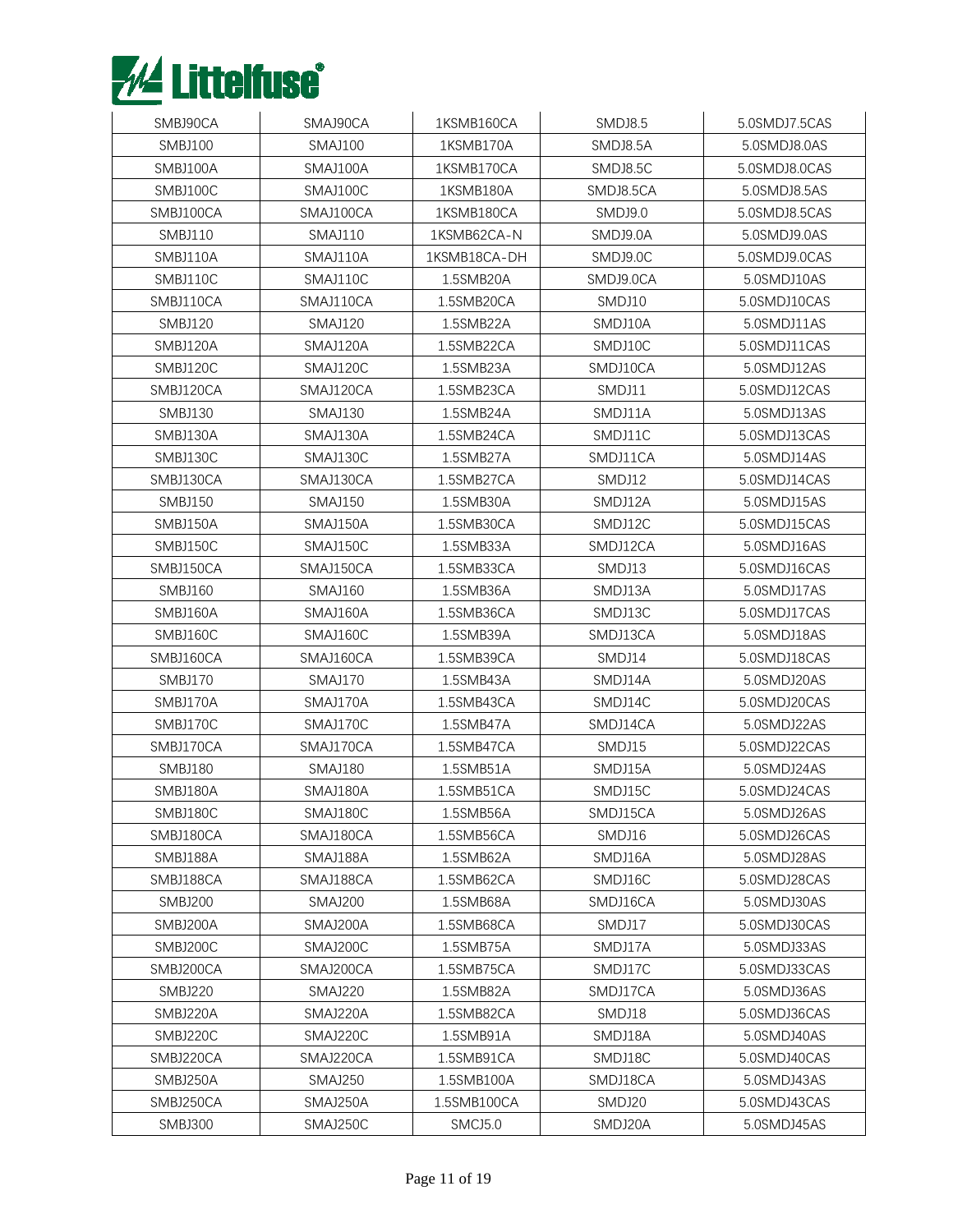

| SMBJ300A       | SMAJ250CA       | SMCJ5.0A            | SMDJ20C  | 5.0SMDJ45CAS      |
|----------------|-----------------|---------------------|----------|-------------------|
| SMBJ300C       | <b>SMAJ300</b>  | SMCJ5.0C            | SMDJ20CA | 5.0SMDJ48AS       |
| SMBJ300CA      | SMAJ300A        | SMCJ5.0CA           | SMDJ21A  | 5.0SMDJ48CAS      |
| <b>SMBJ350</b> | SMAJ300C        | SMCJ6.0             | SMDJ22   | 5.0SMDJ51AS       |
| SMBJ350A       | SMAJ300CA       | SMCJ6.0A            | SMDJ22A  | 5.0SMDJ51CAS      |
| SMBJ350C       | <b>SMAJ350</b>  | SMCJ6.0C            | SMDJ22C  | 5.0SMDJ54AS       |
| SMBJ350CA      | SMAJ350A        | SMCJ6.0CA           | SMDJ22CA | 5.0SMDJ54CAS      |
| <b>SMBJ400</b> | SMAJ350C        | SMCJ <sub>6.5</sub> | SMDJ24   | 5.0SMDJ58AS       |
| SMBJ400A       | SMAJ350CA       | SMCJ6.5A            | SMDJ24A  | 5.0SMDJ58CAS      |
| SMBJ400C       | <b>SMAJ400</b>  | SMCJ6.5C            | SMDJ24C  | 5.0SMDJ17CA-HW    |
| SMBJ400CA      | SMAJ400A        | SMCJ6.5CA           | SMDJ24CA | 5.0SMDJ60A-FUJI   |
| <b>SMBJ440</b> | SMAJ400C        | SMCJ7.0             | SMDJ26   | 5.0SMDJ60CA-FUJI  |
| SMBJ440A       | SMAJ400CA       | SMCJ7.0A            | SMDJ26A  | 5.0SMDJ58CA-DH    |
| SMBJ440C       | SMAJ440         | SMCJ7.0C            | SMDJ26C  | 5.0SMDJ40CA-T     |
| SMBJ440CA      | SMAJ440A        | SMCJ7.0CA           | SMDJ26CA | 5.0SMDJ75CA-T     |
| P6SMB6.8       | SMAJ440C        | SMCJ7.5             | SMDJ28   | 5.0SMDJ130A-T     |
| P6SMB6.8A      | SMAJ440CA       | SMCJ7.5A            | SMDJ28A  | 5.0SMDJ40A-54T7   |
| P6SMB6.8C      | P4SMA6.8        | SMCJ7.5C            | SMDJ28C  | 5.0SMDJ70CA-54T7  |
| P6SMB6.8CA     | P4SMA6.8A       | SMCJ7.5CA           | SMDJ28CA | 5.0SMDJ75CA-54T7  |
| P6SMB7.5       | P4SMA6.8C       | SMCJ8.0             | SMDJ30   | 5.0SMDJ150CA-HE   |
| P6SMB7.5A      | P4SMA6.8CA      | SMCJ8.0A            | SMDJ30A  | 5.0SMDJ12A-TN     |
| P6SMB7.5C      | <b>P4SMA7.5</b> | SMCJ8.0C            | SMDJ30C  | 5.0SMDJ14A-A      |
| P6SMB7.5CA     | P4SMA7.5A       | SMCJ8.0CA           | SMDJ30CA | 5.0SMDJ12AS-TN    |
| P6SMB8.2       | P4SMA7.5C       | SMCJ8.5             | SMDJ33   | 4.0SMDJ400CA-OP   |
| P6SMB8.2A      | P4SMA7.5CA      | SMCJ8.5A            | SMDJ33A  | 5.0SMDJ400CA-OPPO |
| P6SMB8.2C      | <b>P4SMA8.2</b> | SMCJ8.5C            | SMDJ33C  | 5.0SMDJ24CA-ER    |
| P6SMB8.2CA     | P4SMA8.2A       | SMCJ8.5CA           | SMDJ33CA | 5.0SMDJ75CA-ER    |
| P6SMB9.1       | P4SMA8.2C       | SMCJ9.0             | SMDJ36   | 3.0SMC20A         |
| P6SMB9.1A      | P4SMA8.2CA      | SMCJ9.0A            | SMDJ36A  | 3.0SMC24A         |
| P6SMB9.1C      | P4SMA9.1        | SMCJ9.0C            | SMDJ36C  | 3.0SMC28A         |
| P6SMB9.1CA     | P4SMA9.1A       | SMCJ9.0CA           | SMDJ36CA | 3.0SMC30A         |
| P6SMB10A       | P4SMA9.1C       | SMCJ10              | SMDJ40   | 3.0SMC33A         |
| P6SMB10CA      | P4SMA9.1CA      | SMCJ10A             | SMDJ40A  | 3.0SMCJ58CA       |
| P6SMB10        | P4SMA10         | SMCJ10C             | SMDJ40C  | 1.5SMC33A-100     |
| P6SMB10C       | P4SMA10A        | SMCJ10CA            | SMDJ40CA | 3.0SMC20A-HM      |
| P6SMB11        | P4SMA10C        | SMCJ11              | SMDJ43   | 4.0SMDJ24A        |
| P6SMB11A       | P4SMA10CA       | SMCJ11A             | SMDJ43A  | 4.0SMDJ10A        |
| P6SMB11C       | P4SMA11         | SMCJ11C             | SMDJ43C  | 4.0SMDJ11A        |
| P6SMB11CA      | P4SMA11A        | SMCJ11CA            | SMDJ43CA | 4.0SMDJ12A        |
| P6SMB12        | P4SMA11C        | SMCJ12              | SMDJ45   | 4.0SMDJ13A        |
| P6SMB12C       | P4SMA11CA       | SMCJ12A             | SMDJ45A  | 4.0SMDJ14A        |
| P6SMB12A       | P4SMA12         | SMCJ12C             | SMDJ45C  | 4.0SMDJ15A        |
| P6SMB12CA      | P4SMA12A        | SMCJ12CA            | SMDJ45CA | 4.0SMDJ18A        |
| P6SMB13        | P4SMA12C        | SMCJ13              | SMDJ48   | 4.0SMDJ20A        |
| P6SMB13A       | P4SMA12CA       | SMCJ13A             | SMDJ48A  | 4.0SMDJ20A-HM     |
| P6SMB13C       | P4SMA13         | SMCJ13C             | SMDJ48C  | 4.0SMDJ24A-HM     |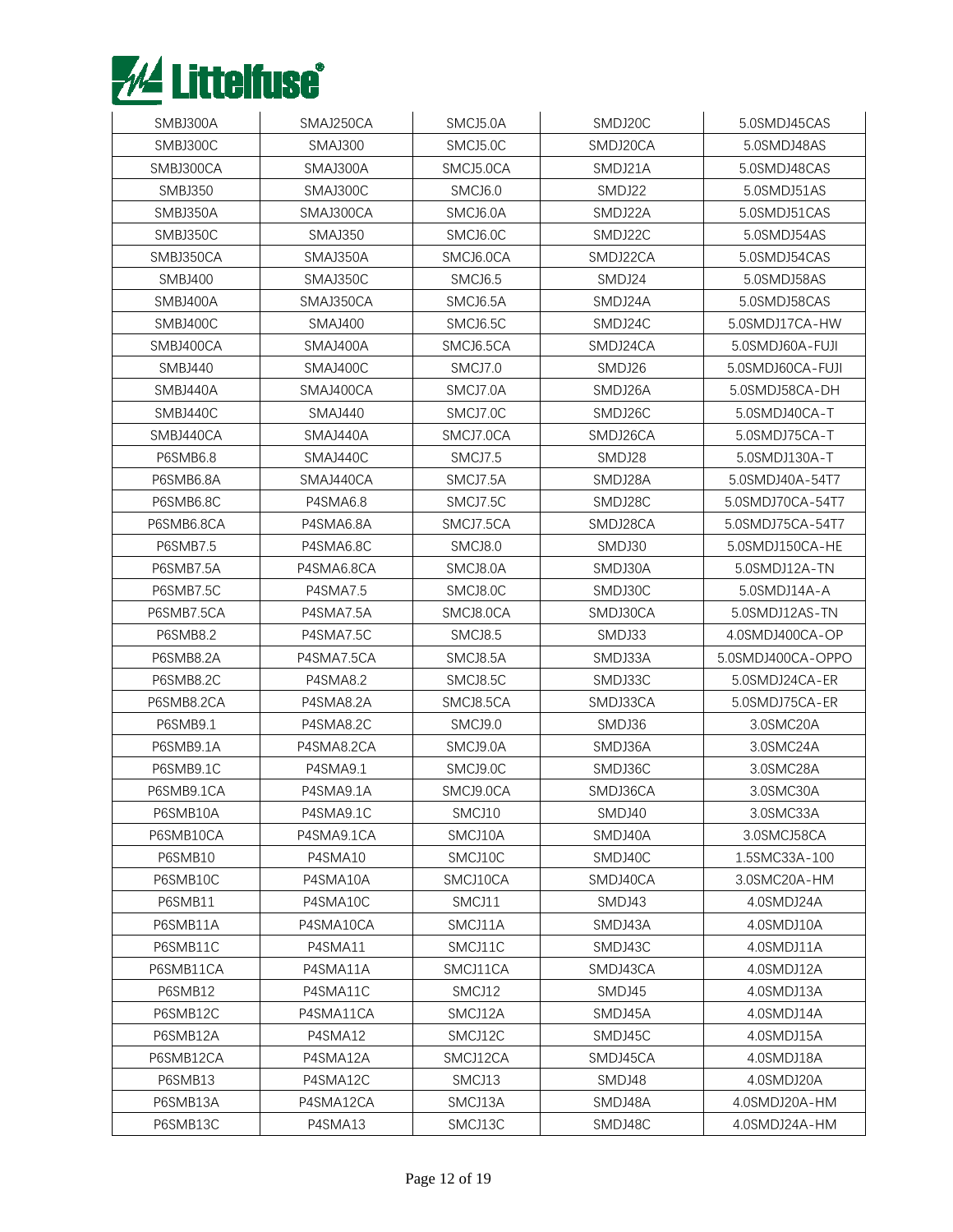

| P6SMB13CA | P4SMA13A  | SMCJ13CA | SMDJ48CA  | 8.0SMDJ12A  |
|-----------|-----------|----------|-----------|-------------|
| P6SMB15A  | P4SMA13C  | SMCJ14   | SMDJ51    | 8.0SMDJ12CA |
| P6SMB15CA | P4SMA13CA | SMCJ14A  | SMDJ51A   | 8.0SMDJ13A  |
| P6SMB15   | P4SMA15   | SMCJ14C  | SMDJ51C   | 8.0SMDJ13CA |
| P6SMB15C  | P4SMA15A  | SMCJ14CA | SMDJ51CA  | 8.0SMDJ14A  |
| P6SMB16   | P4SMA15C  | SMCJ15   | SMDJ54    | 8.0SMDJ14CA |
| P6SMB16A  | P4SMA15CA | SMCJ15A  | SMDJ54A   | 8.0SMDJ15A  |
| P6SMB16C  | P4SMA16   | SMCJ15C  | SMDJ54C   | 8.0SMDJ15CA |
| P6SMB16CA | P4SMA16A  | SMCJ15CA | SMDJ54CA  | 8.0SMDJ16A  |
| P6SMB18   | P4SMA16C  | SMCJ16   | SMDJ58    | 8.0SMDJ16CA |
| P6SMB18A  | P4SMA16CA | SMCJ16A  | SMDJ58A   | 8.0SMDJ17A  |
| P6SMB18C  | P4SMA18   | SMCJ16C  | SMDJ58C   | 8.0SMDJ17CA |
| P6SMB18CA | P4SMA18A  | SMCJ16CA | SMDJ58CA  | 8.0SMDJ18A  |
| P6SMB20   | P4SMA18C  | SMCJ17   | SMDJ60C   | 8.0SMDJ18CA |
| P6SMB20A  | P4SMA18CA | SMCJ17A  | SMDJ60CA  | 8.0SMDJ20A  |
| P6SMB20C  | P4SMA20   | SMCJ17C  | SMDJ60    | 8.0SMDJ20CA |
| P6SMB20CA | P4SMA20A  | SMCJ17CA | SMDJ60A   | 8.0SMDJ22A  |
| P6SMB22   | P4SMA20C  | SMCJ18   | SMDJ64C   | 8.0SMDJ22CA |
| P6SMB22A  | P4SMA20CA | SMCJ18A  | SMDJ64CA  | 8.0SMDJ24A  |
| P6SMB22C  | P4SMA22   | SMCJ18C  | SMDJ64    | 8.0SMDJ24CA |
| P6SMB22CA | P4SMA22A  | SMCJ18CA | SMDJ64A   | 8.0SMDJ26A  |
| P6SMB24   | P4SMA22C  | SMCJ20   | SMDJ70    | 8.0SMDJ26CA |
| P6SMB24A  | P4SMA22CA | SMCJ20A  | SMDJ70A   | 8.0SMDJ28A  |
| P6SMB24C  | P4SMA24   | SMCJ20C  | SMDJ70C   | 8.0SMDJ28CA |
| P6SMB24CA | P4SMA24A  | SMCJ20CA | SMDJ70CA  | 8.0SMDJ30A  |
| P6SMB27   | P4SMA24C  | SMCJ22   | SMDJ75    | 8.0SMDJ30CA |
| P6SMB27A  | P4SMA24CA | SMCJ22A  | SMDJ75A   | 8.0SMDJ33A  |
| P6SMB27C  | P4SMA27   | SMCJ22C  | SMDJ75C   | 8.0SMDJ33CA |
| P6SMB27CA | P4SMA27A  | SMCJ22CA | SMDJ75CA  | 8.0SMDJ36A  |
| P6SMB30   | P4SMA27C  | SMCJ24   | SMDJ78C   | 8.0SMDJ36CA |
| P6SMB30A  | P4SMA27CA | SMCJ24A  | SMDJ78CA  | 8.0SMDJ40A  |
| P6SMB30C  | P4SMA30   | SMCJ24C  | SMDJ78    | 8.0SMDJ40CA |
| P6SMB30CA | P4SMA30A  | SMCJ24CA | SMDJ78A   | 8.0SMDJ43A  |
| P6SMB33   | P4SMA30C  | SMCJ26   | SMDJ85    | 8.0SMDJ43CA |
| P6SMB33A  | P4SMA30CA | SMCJ26A  | SMDJ85A   | 8.0SMDJ45A  |
| P6SMB33C  | P4SMA33   | SMCJ26C  | SMDJ85C   | 8.0SMDJ45CA |
| P6SMB33CA | P4SMA33A  | SMCJ26CA | SMDJ85CA  | 8.0SMDJ48A  |
| P6SMB36   | P4SMA33C  | SMCJ28   | SMDJ90    | 8.0SMDJ48CA |
| P6SMB36A  | P4SMA33CA | SMCJ28A  | SMDJ90A   | 8.0SMDJ51A  |
| P6SMB36C  | P4SMA36   | SMCJ28C  | SMDJ90C   | 8.0SMDJ51CA |
| P6SMB36CA | P4SMA36A  | SMCJ28CA | SMDJ90CA  | 8.0SMDJ54A  |
| P6SMB39   | P4SMA36C  | SMCJ30   | SMDJ100   | 8.0SMDJ54CA |
| P6SMB39A  | P4SMA36CA | SMCJ30A  | SMDJ100A  | 8.0SMDJ58A  |
| P6SMB39C  | P4SMA39   | SMCJ30C  | SMDJ100C  | 8.0SMDJ58CA |
| P6SMB39CA | P4SMA39A  | SMCJ30CA | SMDJ100CA | 8.0SMDJ60A  |
| P6SMB43   | P4SMA39C  | SMCJ33   | SMDJ110   | 8.0SMDJ60CA |
|           |           |          |           |             |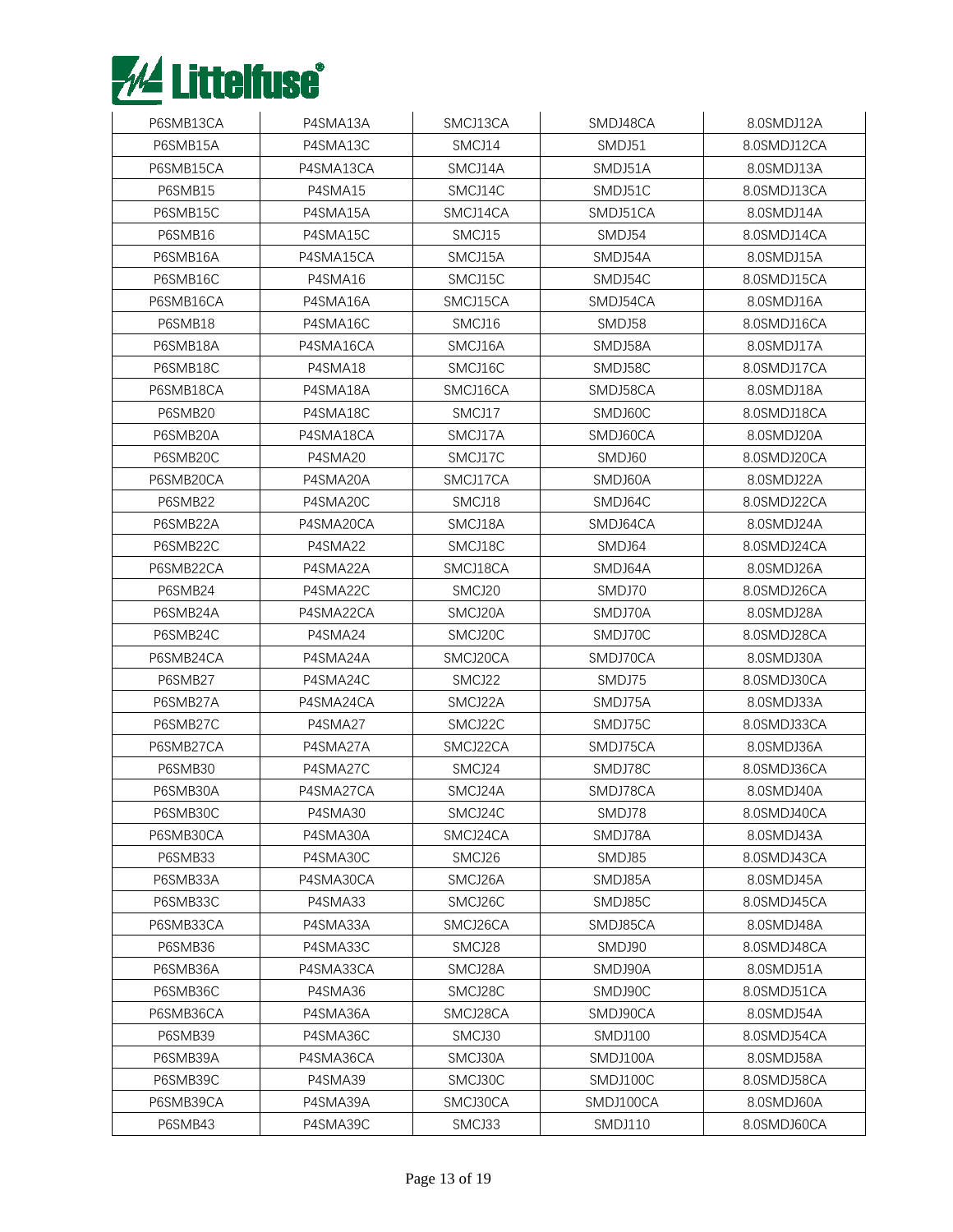

| P6SMB43A        | P4SMA39CA  | SMCJ33A  | SMDJ110A       | 8.0SMDJ64A     |
|-----------------|------------|----------|----------------|----------------|
| P6SMB43C        | P4SMA43    | SMCJ33C  | SMDJ110C       | 8.0SMDJ64CA    |
| P6SMB43CA       | P4SMA43A   | SMCJ33CA | SMDJ110CA      | 8.0SMDJ70A     |
| P6SMB47         | P4SMA43C   | SMCJ36   | <b>SMDJ120</b> | 8.0SMDJ70CA    |
| P6SMB47A        | P4SMA43CA  | SMCJ36A  | SMDJ120A       | 8.0SMDJ75A     |
| P6SMB47C        | P4SMA47    | SMCJ36C  | SMDJ120C       | 8.0SMDJ75CA    |
| P6SMB47CA       | P4SMA47A   | SMCJ36CA | SMDJ120CA      | 8.0SMDJ78A     |
| P6SMB51         | P4SMA47C   | SMCJ40   | SMDJ130        | 8.0SMDJ78CA    |
| P6SMB51A        | P4SMA47CA  | SMCJ40A  | SMDJ130A       | 8.0SMDJ85A     |
| P6SMB51C        | P4SMA51    | SMCJ40C  | SMDJ130C       | 8.0SMDJ85CA    |
| P6SMB51CA       | P4SMA51A   | SMCJ40CA | SMDJ130CA      | 8.0SMDJ90A     |
| P6SMB56         | P4SMA51C   | SMCJ43A  | SMDJ150        | 8.0SMDJ90CA    |
| P6SMB56A        | P4SMA51CA  | SMCJ43CA | SMDJ150A       | 8.0SMDJ100A    |
| P6SMB56C        | P4SMA56    | SMCJ45   | SMDJ150C       | 8.0SMDJ100CA   |
| P6SMB56CA       | P4SMA56A   | SMCJ45A  | SMDJ150CA      | 8.0SMDJ110A    |
| P6SMB58CA       | P4SMA56C   | SMCJ45C  | SMDJ160C       | 8.0SMDJ110CA   |
| P6SMB58A        | P4SMA56CA  | SMCJ45CA | SMDJ160CA      | 8.0SMDJ12A-T7  |
| P6SMB58C        | P4SMA62    | SMCJ48   | SMDJ160        | 8.0SMDJ12CA-T7 |
| P6SMB58         | P4SMA62A   | SMCJ48A  | SMDJ160A       | 8.0SMDJ13A-T7  |
| P6SMB62         | P4SMA62C   | SMCJ48C  | SMDJ170C       | 8.0SMDJ13CA-T7 |
| P6SMB62A        | P4SMA62CA  | SMCJ48CA | SMDJ170CA      | 8.0SMDJ14A-T7  |
| P6SMB62C        | P4SMA68    | SMCJ51   | SMDJ170        | 8.0SMDJ14CA-T7 |
| P6SMB62CA       | P4SMA68A   | SMCJ51A  | SMDJ170A       | 8.0SMDJ15A-T7  |
| P6SMB68         | P4SMA68C   | SMCJ51C  | SMDJ180A       | 8.0SMDJ15CA-T7 |
| P6SMB68A        | P4SMA68CA  | SMCJ51CA | SMDJ180CA      | 8.0SMDJ16A-T7  |
| P6SMB68C        | P4SMA75    | SMCJ54   | SMDJ200A       | 8.0SMDJ16CA-T7 |
| P6SMB68CA       | P4SMA75A   | SMCJ54A  | SMDJ200CA      | 8.0SMDJ17A-T7  |
| P6SMB75         | P4SMA75C   | SMCJ54C  | SMDJ220A       | 8.0SMDJ17CA-T7 |
| P6SMB75A        | P4SMA75CA  | SMCJ54CA | SMDJ220CA      | 8.0SMDJ18A-T7  |
| P6SMB75C        | P4SMA82    | SMCJ58   | SMDJ250A       | 8.0SMDJ18CA-T7 |
| P6SMB75CA       | P4SMA82A   | SMCJ58A  | SMDJ250CA      | 8.0SMDJ20A-T7  |
| P6SMB82         | P4SMA82C   | SMCJ58C  | SMDJ300A       | 8.0SMDJ20CA-T7 |
| P6SMB82A        | P4SMA82CA  | SMCJ58CA | SMDJ300CA      | 8.0SMDJ22A-T7  |
| P6SMB82C        | P4SMA91    | SMCJ60   | SMDJ350A       | 8.0SMDJ22CA-T7 |
| P6SMB82CA       | P4SMA91A   | SMCJ60A  | SMDJ350CA      | 8.0SMDJ24A-T7  |
| P6SMB91         | P4SMA91C   | SMCJ60C  | SMDJ400A       | 8.0SMDJ24CA-T7 |
| P6SMB91A        | P4SMA91CA  | SMCJ60CA | SMDJ400CA      | 8.0SMDJ26A-T7  |
| P6SMB91C        | P4SMA100   | SMCJ64   | SMDJ440A       | 8.0SMDJ26CA-T7 |
| P6SMB91CA       | P4SMA100A  | SMCJ64A  | SMDJ440CA      | 8.0SMDJ28A-T7  |
| <b>P6SMB100</b> | P4SMA100C  | SMCJ64C  | SMDJ5.0A-T7    | 8.0SMDJ28CA-T7 |
| P6SMB100A       | P4SMA100CA | SMCJ64CA | SMDJ5.0CA-T7   | 8.0SMDJ30A-T7  |
| P6SMB100CA      | P4SMA110   | SMCJ70   | SMDJ6.0A-T7    | 8.0SMDJ30CA-T7 |
| P6SMB100C       | P4SMA110A  | SMCJ70A  | SMDJ6.0CA-T7   | 8.0SMDJ33A-T7  |
| P6SMB110        | P4SMA110C  | SMCJ70C  | SMDJ6.5A-T7    | 8.0SMDJ33CA-T7 |
| P6SMB110A       | P4SMA110CA | SMCJ70CA | SMDJ6.5CA-T7   | 8.0SMDJ36A-T7  |
| P6SMB110C       | P4SMA120   | SMCJ75   | SMDJ7.0A-T7    | 8.0SMDJ36CA-T7 |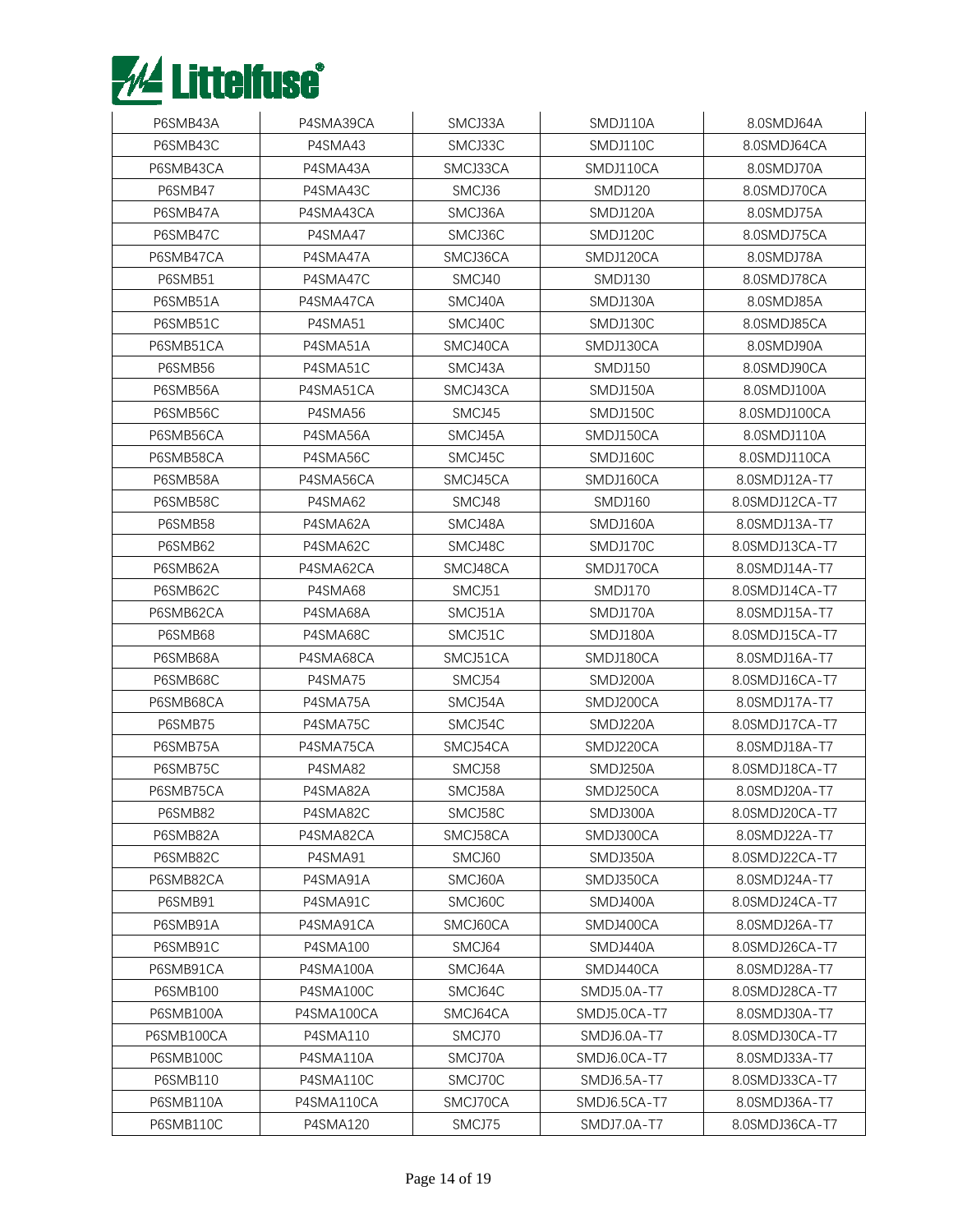

| P6SMB110CA      | P4SMA120A       | SMCJ75A        | SMDJ7.0CA-T7      | 8.0SMDJ40A-T7   |
|-----------------|-----------------|----------------|-------------------|-----------------|
| P6SMB120        | P4SMA120C       | SMCJ75C        | SMDJ7.5A-T7       | 8.0SMDJ40CA-T7  |
| P6SMB120A       | P4SMA120CA      | SMCJ75CA       | SMDJ7.5CA-T7      | 8.0SMDJ43A-T7   |
| P6SMB120C       | P4SMA130        | SMCJ78         | SMDJ8.0A-T7       | 8.0SMDJ43CA-T7  |
| P6SMB120CA      | P4SMA130A       | SMCJ78A        | SMDJ8.0CA-T7      | 8.0SMDJ45A-T7   |
| P6SMB130        | P4SMA130C       | SMCJ78C        | SMDJ8.5A-T7       | 8.0SMDJ45CA-T7  |
| P6SMB130A       | P4SMA130CA      | SMCJ78CA       | SMDJ8.5CA-T7      | 8.0SMDJ48A-T7   |
| P6SMB130C       | P4SMA150        | SMCJ85         | SMDJ9.0A-T7       | 8.0SMDJ48CA-T7  |
| P6SMB130CA      | P4SMA150A       | SMCJ85A        | SMDJ9.0CA-T7      | 8.0SMDJ51A-T7   |
| <b>P6SMB150</b> | P4SMA150C       | SMCJ85C        | SMDJ10A-T7        | 8.0SMDJ51CA-T7  |
| P6SMB150A       | P4SMA150CA      | SMCJ85CA       | SMDJ10CA-T7       | 8.0SMDJ54A-T7   |
| P6SMB150C       | <b>P4SMA160</b> | SMCJ90         | SMDJ11A-T7        | 8.0SMDJ54CA-T7  |
| P6SMB150CA      | P4SMA160A       | SMCJ90A        | SMDJ11CA-T7       | 8.0SMDJ58A-T7   |
| <b>P6SMB160</b> | P4SMA160C       | SMCJ90C        | SMDJ12A-T7        | 8.0SMDJ58CA-T7  |
| P6SMB160A       | P4SMA160CA      | SMCJ90CA       | SMDJ12CA-T7       | 8.0SMDJ60A-T7   |
| P6SMB160C       | <b>P4SMA170</b> | <b>SMCJ100</b> | SMDJ13A-T7        | 8.0SMDJ60CA-T7  |
| P6SMB160CA      | P4SMA170A       | SMCJ100A       | SMDJ13CA-T7       | 8.0SMDJ64A-T7   |
| P6SMB170        | P4SMA170C       | SMCJ100C       | SMDJ14A-T7        | 8.0SMDJ64CA-T7  |
| P6SMB170A       | P4SMA170CA      | SMCJ100CA      | SMDJ14CA-T7       | 8.0SMDJ70A-T7   |
| P6SMB170C       | P4SMA180        | <b>SMCJ110</b> | SMDJ15A-T7        | 8.0SMDJ70CA-T7  |
| P6SMB170CA      | P4SMA180A       | SMCJ110A       | SMDJ15CA-T7       | 8.0SMDJ75A-T7   |
| P6SMB180A       | P4SMA180C       | SMCJ110C       | SMDJ16A-T7        | 8.0SMDJ75CA-T7  |
| <b>P6SMB180</b> | P4SMA180CA      | SMCJ110CA      | SMDJ16CA-T7       | 8.0SMDJ78A-T7   |
| P6SMB180C       | P4SMA200        | SMCJ120        | SMDJ17A-T7        | 8.0SMDJ78CA-T7  |
| P6SMB180CA      | P4SMA200A       | SMCJ120A       | SMDJ17CA-T7       | 8.0SMDJ85A-T7   |
| <b>P6SMB200</b> | P4SMA200C       | SMCJ120C       | <b>SMDJ18A-T7</b> | 8.0SMDJ85CA-T7  |
| P6SMB200A       | P4SMA200CA      | SMCJ120CA      | SMDJ18CA-T7       | 8.0SMDJ90A-T7   |
| P6SMB200C       | <b>P4SMA220</b> | SMCJ130        | SMDJ20A-T7        | 8.0SMDJ90CA-T7  |
| P6SMB200CA      | P4SMA220A       | SMCJ130A       | SMDJ20CA-T7       | 8.0SMDJ100A-T7  |
| P6SMB220        | P4SMA220C       | SMCJ130C       | SMDJ22A-T7        | 8.0SMDJ100CA-T7 |
| P6SMB220A       | P4SMA220CA      | SMCJ130CA      | SMDJ22CA-T7       | 8.0SMDJ110A-T7  |
| P6SMB220C       | P4SMA250        | SMCJ150        | SMDJ24A-T7        | 8.0SMDJ110CA-T7 |
| P6SMB220CA      | P4SMA250A       | SMCJ150A       | SMDJ24CA-T7       | 8.0SMDJ36CA-ER  |
| <b>P6SMB250</b> | P4SMA250C       | SMCJ150C       | SMDJ26A-T7        | 1.5SMC250CA     |
| P6SMB250A       | P4SMA250CA      | SMCJ150CA      | SMDJ26CA-T7       | 1.5SMC300       |
| P6SMB250C       | P4SMA300        | SMCJ160        | SMDJ28A-T7        | 1.5SMC300A      |
| P6SMB250CA      | P4SMA300A       | SMCJ160A       | SMDJ28CA-T7       | 1.5SMC300C      |
| P6SMB300        | P4SMA300C       | SMCJ160C       | SMDJ30A-T7        | 1.5SMC300CA     |
| P6SMB300A       | P4SMA300CA      | SMCJ160CA      | SMDJ30CA-T7       | 1.5SMC350       |
| P6SMB300C       | P4SMA350        | SMCJ170        | SMDJ33A-T7        | 1.5SMC350A      |
| P6SMB300CA      | P4SMA350A       | SMCJ170A       | SMDJ33CA-T7       | 1.5SMC350C      |
| P6SMB350        | P4SMA350C       | SMCJ170C       | SMDJ36A-T7        | 1.5SMC350CA     |
| P6SMB350A       | P4SMA350CA      | SMCJ170CA      | SMDJ36CA-T7       | 1.5SMC400       |
| P6SMB350C       | P4SMA400        | SMCJ180        | SMDJ40A-T7        | 1.5SMC400A      |
| P6SMB350CA      | P4SMA400A       | SMCJ180A       | SMDJ40CA-T7       | 1.5SMC400C      |
| P6SMB400        | P4SMA400C       | SMCJ180C       | SMDJ43A-T7        | 1.5SMC400CA     |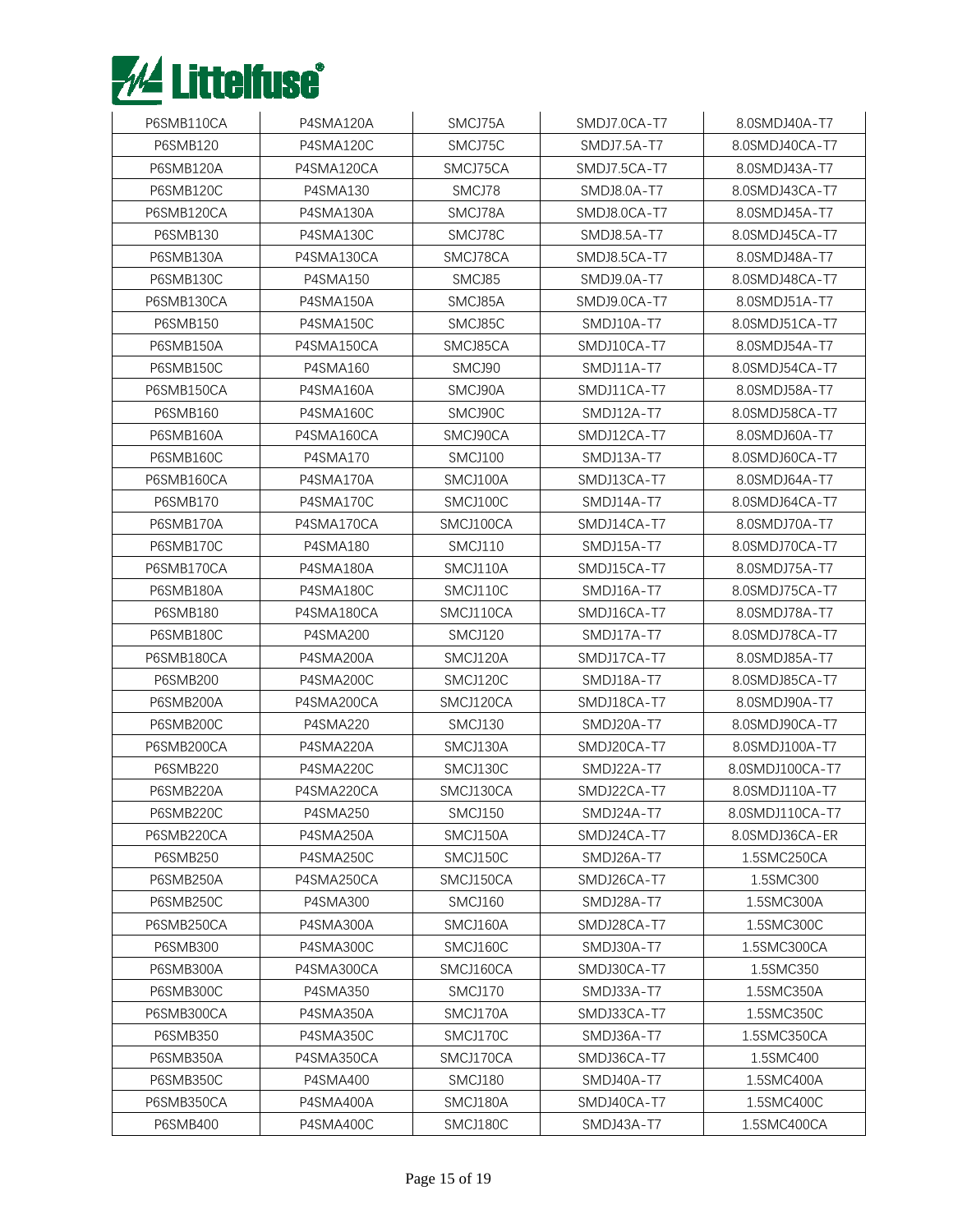

| P6SMB400A        | P4SMA400CA | SMCJ180CA      | SMDJ43CA-T7       | 1.5SMC440          |
|------------------|------------|----------------|-------------------|--------------------|
| P6SMB400C        | P4SMA440   | SMCJ200        | SMDJ45A-T7        | 1.5SMC440A         |
| P6SMB400CA       | P4SMA440A  | SMCJ200A       | SMDJ45CA-T7       | 1.5SMC440C         |
| <b>P6SMB440</b>  | P4SMA440C  | SMCJ200C       | <b>SMDJ48A-T7</b> | 1.5SMC440CA        |
| P6SMB440A        | P4SMA440CA | SMCJ200CA      | SMDJ48CA-T7       | 1.5SMC480          |
| P6SMB440C        | P4SMA480   | SMCJ220        | SMDJ51A-T7        | 1.5SMC480A         |
| P6SMB440CA       | P4SMA480A  | SMCJ220A       | SMDJ51CA-T7       | 1.5SMC480C         |
| <b>P6SMB480</b>  | P4SMA480C  | SMCJ220C       | SMDJ54A-T7        | 1.5SMC480CA        |
| P6SMB480A        | P4SMA480CA | SMCJ220CA      | SMDJ54CA-T7       | 1.5SMC510          |
| P6SMB480C        | P4SMA510   | SMCJ250        | SMDJ58A-T7        | 1.5SMC510A         |
| P6SMB480CA       | P4SMA510A  | SMCJ250A       | SMDJ58CA-T7       | 1.5SMC510C         |
| P6SMB510A        | P4SMA510C  | SMCJ250C       | SMDJ60CA-T7       | 1.5SMC510CA        |
| P6SMB510         | P4SMA510CA | SMCJ250CA      | SMDJ60A-T7        | 1.5SMC530          |
| P6SMB510C        | P4SMA530   | SMCJ300        | SMDJ64CA-T7       | 1.5SMC530A         |
| P6SMB510CA       | P4SMA530A  | SMCJ300A       | SMDJ64A-T7        | 1.5SMC530C         |
| <b>P6SMB530</b>  | P4SMA530C  | SMCJ300C       | SMDJ70A-T7        | 1.5SMC530CA        |
| P6SMB530A        | P4SMA530CA | SMCJ300CA      | SMDJ70CA-T7       | 1.5SMC540          |
| P6SMB530C        | P4SMA540   | SMCJ350        | SMDJ75A-T7        | 1.5SMC540A         |
| P6SMB530CA       | P4SMA540A  | SMCJ350A       | SMDJ75CA-T7       | 1.5SMC540C         |
| P6SMB540         | P4SMA540C  | SMCJ350C       | SMDJ78CA-T7       | 1.5SMC540CA        |
| P6SMB540A        | P4SMA540CA | SMCJ350CA      | SMDJ78A-T7        | 1.5SMC550          |
| P6SMB540C        | P4SMA550   | <b>SMCJ400</b> | <b>SMDJ85A-T7</b> | 1.5SMC550A         |
| P6SMB540CA       | P4SMA550A  | SMCJ400A       | SMDJ85CA-T7       | 1.5SMC550C         |
| <b>P6SMB550</b>  | P4SMA550C  | SMCJ400C       | <b>SMDJ90A-T7</b> | 1.5SMC550CA        |
| P6SMB550A        | P4SMA550CA | SMCJ400CA      | SMDJ90CA-T7       | 1.5SMC600A         |
| P6SMB550C        | SMA6J12A   | SMCJ440        | SMDJ100A-T7       | 1.5SMC600CA        |
| P6SMB550CA       | SMA6J5.0A  | SMCJ440A       | SMDJ100CA-T7      | P6SMB15CA-HW       |
| P6SMB600A        | SMA6J5.0CA | SMCJ440C       | SMDJ110A-T7       | SMBJ100A-ER        |
| P6SMB600CA       | SMA6J6.0A  | SMCJ440CA      | SMDJ110CA-T7      | SMBJ110CA-ER       |
| SMBJ11CA-54      | SMA6J6.0CA | 1.5SMC6.8      | SMDJ120A-T7       | SMBJ15CA-ER        |
| SMBJ12A-54T7     | SMA6J6.5A  | 1.5SMC6.8A     | SMDJ120CA-T7      | SMBJ18CA-ER        |
| SMBJ15C-54T7     | SMA6J6.5CA | 1.5SMC6.8C     | SMDJ130A-T7       | SMBJ28CA-ER        |
| SMBJ26CA-54      | SMA6J7.0A  | 1.5SMC6.8CA    | SMDJ130CA-T7      | SMBJ5.0A-ER        |
| SMBJ26CA-54T7    | SMA6J7.0CA | 1.5SMC7.5      | SMDJ150A-T7       | SMBJ58CA-ER        |
| SMBJ36C-54T7     | SMA6J7.5A  | 1.5SMC7.5A     | SMDJ150CA-T7      | SMBJ6.0CA-ER       |
| SMBJ36CA-54T7    | SMA6J7.5CA | 1.5SMC7.5C     | SMDJ160CA-T7      | SMBJ64A-ER         |
| SMBJ45A-54       | SMA6J8.0A  | 1.5SMC7.5CA    | SMDJ160A-T7       | SMBJ64A-ER1        |
| SMBJ5.0A-54      | SMA6J8.0CA | 1.5SMC8.2      | SMDJ170CA-T7      | SMBJ70CA-ER        |
| SMBJ6.0A-54      | SMA6J8.5A  | 1.5SMC8.2A     | SMDJ170A-T7       | SMBJ85CA-ER        |
| SMBJ75A-54T7     | SMA6J8.5CA | 1.5SMC8.2C     | SMDJ20A-          | SMDJ180CA-54T7     |
| SMBJ5.0A-N       | SMA6J9.0A  | 1.5SMC8.2CA    | SMDJ58CA-N        | 3.0SMCJ18CA-GRGT7R |
| SMBJ70A-N        | SMA6J9.0CA | 1.5SMC9.1      | SMDJ20A-HW        | 3.0SMCJ20CA-GRGT7R |
| SMBJ100CA-N      | SMA6J10A   | 1.5SMC9.1A     | SMDJ64A-HW        | SMDJ20CA-ZG        |
| P6SMB6.8CA-N     | SMA6J10CA  | 1.5SMC9.1C     | SMDJ20A-100       | 3.0SMCJ5.0CA-GRGT7 |
| P6SMB75A-N       | SMA6J11A   | 1.5SMC9.1CA    | SMDJ20A-101       | SMDJ16A-ER         |
| SMBJ6.0CA-SA-GT3 | SMA6J11CA  | 1.5SMC10       | SMDJ20A-TN        | SMDJ16A-ER1        |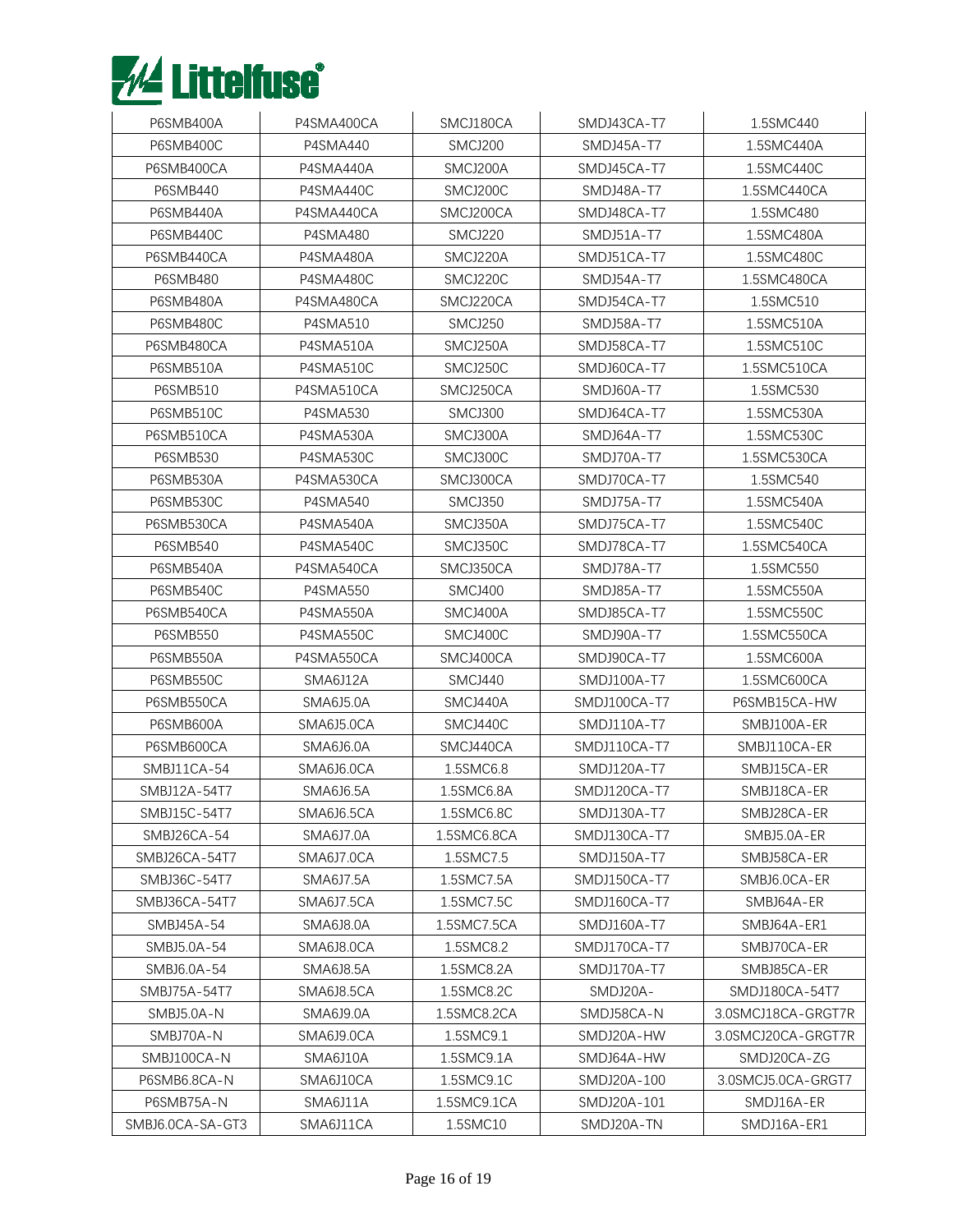

| SMBJ6.0CA-GT3     | SMA6J12A        | 1.5SMC10A  | SMDJ20A-TN7        | SMDJ75CA-ER        |
|-------------------|-----------------|------------|--------------------|--------------------|
| SMBJ7.5CA-GT3     | SMA6J12CA       | 1.5SMC10C  | SMDJ6.0CA-HW1      | 3.0SMCJ48CAS-GRGT3 |
| SMBJ7.5CA-SA-GT3  | SMA6J13A        | 1.5SMC10CA | SMDJ6.0CA-N        | 3.0SMCJ48CAS-GRGT7 |
| SMBJ11CA-SA-GT3   | SMA6J13CA       | 1.5SMC11   | 3.0SMCJ10A-SA-GT3  | 3.0SMCJ150CASGRGT3 |
| SMBJ12CA-SA-GT3   | SMA6J14A        | 1.5SMC11A  | 3.0SMCJ11CA-SA-GT3 | 3.0SMCJ150CASGRGT7 |
| SMBJ20CA-SA-GT3   | SMA6J14CA       | 1.5SMC11C  | 3.0SMCJ120CA-GT3   | SMDJ70CA-N         |
| SMBJ33CA-GT3      | SMA6J15A        | 1.5SMC11CA | 3.0SMCJ12A-GT3     | 3.0SMCJ33CA-GR-GT3 |
| SMBJ36A-GT3       | SMA6J15CA       | 1.5SMC12   | 3.0SMCJ12CA-GT3    | 3.0SMCJ33CAS-GRGT7 |
| SMBJ45CA-SA-GT3   | SMA6J16A        | 1.5SMC12A  | 3.0SMCJ13CA-SA-GT3 | 3.0SMCJ33CAS-GRGT3 |
| SMBJ48A-SA-GT3    | SMA6J16CA       | 1.5SMC12C  | 3.0SMCJ150CA-GRGT3 | 3.0SMCJ8.5CASGRGT3 |
| SMBJ170A-SA-GT3   | SMA6J17A        | 1.5SMC12CA | 3.0SMCJ15A-GT3     | 3.0SMCJ8.5CASGRGT7 |
| SMBJ170A-SA-GT3R  | SMA6J17CA       | 1.5SMC13   | 3.0SMCJ15CA-GR-GT3 | 3.0SMCJ28CA-GRGT7R |
| SMBJ6.0CA-SA-GT3R | SMA6J18CA       | 1.5SMC13A  | 3.0SMCJ15CA-GT3    | 3.0SMCJ15CAS-GRGT3 |
| SMBJ7.5CA-GT3R    | SMA6J18A        | 1.5SMC13C  | 3.0SMCJ16A-GT3     | 3.0SMCJ15CAS-GRGT7 |
| SMBJ7.5CA-SA-GT3R | SMA6J20A        | 1.5SMC13CA | 3.0SMCJ16CA-GR-GT3 | 1.5SMC180C         |
| SMBJ11CA-SA-GT3R  | SMA6J20CA       | 1.5SMC15   | 3.0SMCJ16CA-GT3    | 1.5SMC180CA        |
| SMBJ12CA-SA-GT3R  | SMA6J22A        | 1.5SMC15A  | 3.0SMCJ18CA-GR-GT3 | 1.5SMC200          |
| SMBJ20CA-SA-GT3R  | SMA6J22CA       | 1.5SMC15C  | 3.0SMCJ20CA-GR-GT3 | 1.5SMC200A         |
| SMBJ45CA-SA-GT3R  | <b>SMA6J24A</b> | 1.5SMC15CA | 3.0SMCJ20CA-GT3    | 1.5SMC200C         |
| SMBJ48A-SA-GT3R   | SMA6J24CA       | 1.5SMC16   | 3.0SMCJ22A-GT3     | 1.5SMC200CA        |
| SMBJ5.0A-23-TR70  | SMA6J26A        | 1.5SMC16A  | 3.0SMCJ24A-GT3     | 1.5SMC220          |
| SMBJ5.0CA-23-TR70 | SMA6J26CA       | 1.5SMC16C  | 3.0SMCJ24A-SA-GT3  | 1.5SMC220A         |
| SMBJ6.0A-23-TR70  | SMA6J28A        | 1.5SMC16CA | 3.0SMCJ24CA-GT3    | 1.5SMC220C         |
| SMBJ6.0CA-23-TR70 | SMA6J28CA       | 1.5SMC18   | 3.0SMCJ24CA-SA-GT3 | 1.5SMC220CA        |
| SMBJ6.0CA-23-RG70 | SMA6J30A        | 1.5SMC18A  | 3.0SMCJ24CA-SA-GT7 | 1.5SMC250          |
| SMBJ6.5A-23-TR70  | SMA6J30CA       | 1.5SMC18C  | 3.0SMCJ28A-GT3     | 1.5SMC250A         |
| SMBJ7.0A-23-TR70  | SMA6J33A        | 1.5SMC18CA | 3.0SMCJ28CA-GR-GT3 | 1.5SMC250C         |
| SMBJ7.0CA-23-TR70 | SMA6J33CA       | 1.5SMC20   | 3.0SMCJ28CAS-GRGT3 | P4SMA440A-S        |
| SMBJ7.5CA-23-TR70 | SMA6J36A        | 1.5SMC20A  | 3.0SMCJ28CAS-GRGT7 | SMAJ300A-E         |
| SMBJ7.5CA-23-RG70 | SMA6J36CA       | 1.5SMC20C  | 3.0SMCJ30A-GT3     | SMAJ350A-E         |
| SMBJ8.0A-23-TR70  | SMA6J40A        | 1.5SMC20CA | 3.0SMCJ33A-GT3     | P4SMA350A-E        |
| SMBJ8.0CA-23-TR70 | SMA6J40CA       | 1.5SMC22   | 3.0SMCJ33CA-GT3    | P4SMA400A-E        |
| SMBJ8.5CA-23-TR70 | SMA6J43A        | 1.5SMC22A  | 3.0SMCJ36A-GT3     | P4SMA440A-E        |
| SMBJ9.0A-23-TR70  | SMA6J43CA       | 1.5SMC22C  | 3.0SMCJ36CA-GT3    | P6SMA440CA-L       |
| SMBJ10A-23-TR70   | SMA6J45A        | 1.5SMC22CA | 3.0SMCJ40CA-GR-GT3 | $SMAJ7.0CA-HS$     |
| SMBJ14CA-23-TR70  | SMA6J45CA       | 1.5SMC24   | 3.0SMCJ40CA-GT3    | P4SMA250A-SF       |
| SMBJ15A-23-TR70   | SMA6J48A        | 1.5SMC24A  | 3.0SMCJ43A-GT3     | P4SMA300A-SF       |
| SMBJ16A-23-TR70   | SMA6J48CA       | 1.5SMC24C  | 3.0SMCJ43A-SA-GT3  | P6SMA440A-IE       |
| SMBJ16CA-23-TR70  | SMA6J51A        | 1.5SMC24CA | 3.0SMCJ43A-SA-GT7  | P6SMA480A-IE       |
| SMBJ16CA-23-RG70  | SMA6J51CA       | 1.5SMC27   | 3.0SMCJ43CA-SA-GT3 | P6SMA510A-IE       |
| SMBJ17A-23-TR70   | SMA6J54A        | 1.5SMC27A  | 3.0SMCJ43CA-SA-GT7 | SMBJ300A-E         |
| SMBJ17A-23-RG70   | SMA6J54CA       | 1.5SMC27C  | 3.0SMCJ45A-GT3     | SMBJ350A-E         |
| SMBJ17CA-23-TR70  | SMA6J58A        | 1.5SMC27CA | 3.0SMCJ48A-GT3     | P6SMB350A-E        |
| SMBJ18A-23-TR70   | SMA6J58CA       | 1.5SMC30   | 3.0SMCJ48A-SA-GT3  | P6SMB400A-E        |
| SMBJ18CA-23-TR70  | SMA6J60A        | 1.5SMC30A  | 3.0SMCJ48CA-GR-GT3 | P6SMB440A-E        |
| SMBJ22A-23-TR70   | SMA6J60CA       | 1.5SMC30C  | 3.0SMCJ48CA-SA-GT3 | P6SMB6.8CA-HW      |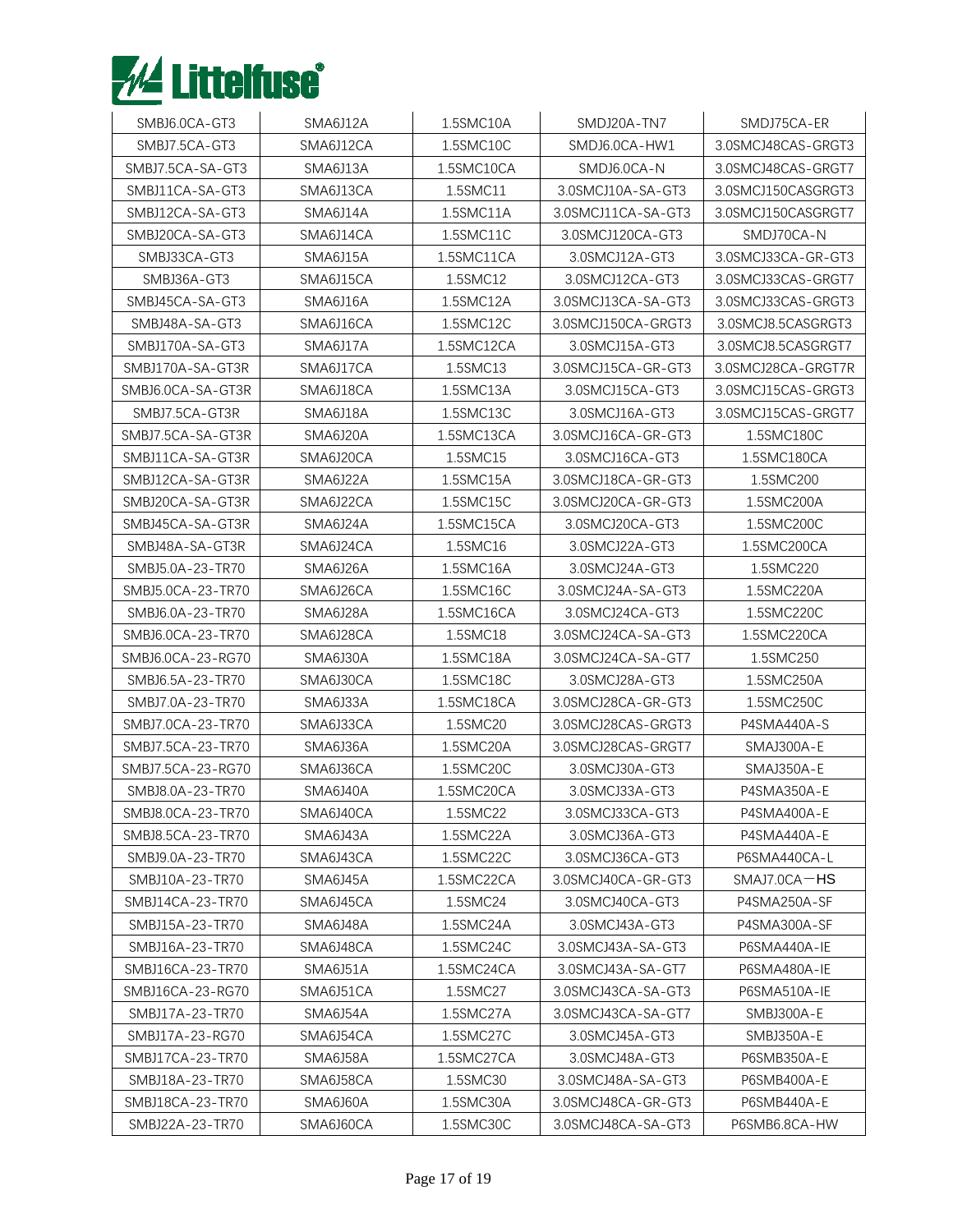

| SMBJ22CA-23-TR70 | SMA6J64A          | 1.5SMC30CA | 3.0SMCJ5.0A-GT3    | SMBJ5.0CA-P        |
|------------------|-------------------|------------|--------------------|--------------------|
| SMBJ24CA-23-TR70 | SMA6J64CA         | 1.5SMC33   | 3.0SMCJ5.0CA-GRGT3 | P6SMB6.8CA-P       |
| SMBJ24CA-23-TR30 | SMA6J70A          | 1.5SMC33A  | 3.0SMCJ60CA-GT3    | SMBJ5.0CA-MD       |
| SMBJ24CA-23-RG70 | SMA6J70CA         | 1.5SMC33C  | 3.0SMCJ6.0CA-SAGT3 | SMBJ5.0CA-KF       |
| SMBJ24CA-23-RG30 | SMA6J75A          | 1.5SMC33CA | 3.0SMCJ6.5A-GT3    | SMBJ6.0CA-KF       |
| SMBJ26A-23-TR70  | SMA6J75CA         | 1.5SMC36   | 3.0SMCJ70A-SA-GT3  | SMBJ8.5CA-KF       |
| SMBJ28CA-23-TR70 | SMA6J78A          | 1.5SMC36A  | 3.0SMCJ70CA-SA-GT3 | SMBJ15CA-KF        |
| SMBJ30CA-23-TR70 | SMA6J78CA         | 1.5SMC36C  | 3.0SMCJ7.0CA-GT3   | 3.0SMCJ90CA-GR-GT3 |
| SMBJ33CA-23-TR70 | SMA6J85A          | 1.5SMC36CA | 3.0SMCJ7.0CA-SAGT3 | SMDJ15CA-G         |
| SMBJ36A-23-TR70  | SMA6J85CA         | 1.5SMC39   | 3.0SMCJ7.5A-GT3    | 3.0SMCJ18CAS-GRGT3 |
| SMBJ36A-23-RG70  | SMA6J90A          | 1.5SMC39A  | 3.0SMCJ75CA-GT3    | 3.0SMCJ18CAS-GRGT7 |
| SMBJ36CA-23-TR70 | SMA6J90CA         | 1.5SMC39C  | 3.0SMCJ78A-GT3     | 3.0SMCJ60CA        |
| SMBJ36CA-23-TR30 | SMA6J100A         | 1.5SMC39CA | 3.0SMCJ8.5CA-GRGT3 | 3.0SMCJ70CA        |
| SMBJ40CA-23-TR70 | SMA6J110A         | 1.5SMC43   | 3.0SMCJ10A-SA-GT3R | 3.0SMCJ5.0CASGRGT3 |
| SMBJ45CA-23-TR70 | SMA6J120A         | 1.5SMC43A  | 3.0SMCJ120CA-GT3R  | 3.0SMCJ5.0CASGRGT7 |
| SMBJ48CA-23-TR70 | SMA6J130A         | 1.5SMC43C  | 3.0SMCJ12A-GT3R    | 3.0SMCJ7CA-SA-GT3R |
| SMBJ48A-23-TR70  | SMAJ14A-          | 1.5SMC43CA | 3.0SMCJ12CA-GT3R   | 3.0SMCJ20CAS-GRGT3 |
| SMBJ51A-23-TR70  | SMAJ14AHF         | 1.5SMC47   | 3.0SMCJ13CA-SAGT3R | 3.0SMCJ20CAS-GRGT7 |
| SMBJ51CA-23-TR70 | SMAJ24A-N         | 1.5SMC47A  | 3.0SMCJ15A-GT3R    | 1.5SMC150CA        |
| SMBJ58CA-23-TR70 | SMAJ30A-N         | 1.5SMC47C  | 3.0SMCJ15CA-GRGT3R | 1.5SMC160          |
| SMBJ70CA-23-TR70 | SMAJ33CA-HW       | 1.5SMC47CA | 3.0SMCJ15CA-GT3R   | 1.5SMC160A         |
| SMBJ75CA-23-TR70 | SMAJ60A-N         | 1.5SMC51   | 3.0SMCJ16A-GT3R    | 1.5SMC160C         |
| SMBJ85CA-23-TR70 | SMAJ60CA-N        | 1.5SMC51A  | 3.0SMCJ16CA-GRGT3R | 1.5SMC160CA        |
| SMBJ120A-23-TR70 | SMAJ28A-37        | 1.5SMC51C  | 3.0SMCJ16CA-GT3R   | 1.5SMC170          |
| P6SMB51A-23-RG70 | P4SMA550CA-100    | 1.5SMC51CA | 3.0SMCJ18CA-GRGT3R | 1.5SMC170A         |
| SMBJ33CA-80      | SMAJ15A-54T7      | 1.5SMC56   | 3.0SMCJ20CA-GRGT3R | 1.5SMC170C         |
| SMBJ350A-LIT     | SMAJ200CA-54T7    | 1.5SMC56A  | 3.0SMCJ20CA-GT3R   | 1.5SMC170CA        |
| SMBJ33A-T7       | SMAJ33CA-54T7     | 1.5SMC56C  | 3.0SMCJ22A-GT3R    | 1.5SMC180          |
| SMBJ6.0A-T7      | SMAJ36CA-54T7     | 1.5SMC56CA | 3.0SMCJ24A-GT3R    | 1.5SMC180A         |
| SMBJ7.0A-T7      | SMAJ48CA-54T7     | 1.5SMC62   | 3.0SMCJ24A-SA-GT3R | SMAJ8.5CA-23-TR70  |
| SMBJ16CA-JM      | SMAJ5.0A-54T7     | 1.5SMC62A  | 3.0SMCJ24CA-GT3R   | SMAJ9.0A-23-TR70   |
| P6SMB440A-101    | SMAJ5.0CA-54T7    | 1.5SMC62C  | 3.0SMCJ24CA-SAGT3R | SMAJ6.5CA-23-TR70  |
| SMBJ70CA-T7      | P4SMA20CA-54      | 1.5SMC62CA | 3.0SMCJ28A-GT3R    | P4SMAJ36A-7        |
| P6SMB250A-TC1    | SMAJ100CA-23-TR70 | 1.5SMC68   | 3.0SMCJ28CA-GRGT3R | SMAJ8.5A-34        |
| P6SMB8V2C        | SMAJ10CA-23-TR70  | 1.5SMC68A  | 3.0SMCJ30A-GT3R    | SMAJ36CA-LC        |
| P6SMB8V2CA       | SMAJ12CA-23-TR70  | 1.5SMC68C  | 3.0SMCJ33A-GT3R    | SMAJ15CA-N         |
| HTVSB7.0CA-100   | SMAJ13A-23-TR70   | 1.5SMC68CA | 3.0SMCJ33CA-GT3R   | SMAJ300A-S         |
| SMBJ13A-C        | SMAJ13CA-23-TR70  | 1.5SMC75   | 3.0SMCJ36A-GT3R    | SMAJ350A-S         |
| P6SMB440CA-L     | SMAJ13CA-23-RG70  | 1.5SMC75A  | 3.0SMCJ36CA-GT3R   | P4SMA350A-S        |
| SMBJ220A-L       | SMAJ14A-23-TR70   | 1.5SMC75C  | 3.0SMCJ40CA-GRGT3R | P4SMA400A-S        |
| SMBJ24A-37       | SMAJ150A-23-TR70  | 1.5SMC75CA | 3.0SMCJ40CA-GT3R   | P6SMB300A-SCH      |
| SMBJ40CA-37      | SMAJ15A-23-TR70   | 1.5SMC82   | 3.0SMCJ43A-GT3R    | P6SMB400A-SCH      |
| SMBJ58CA-37      | SMAJ15CA-23-TR70  | 1.5SMC82A  | 3.0SMCJ43A-SA-GT3R | SMBJ440CA-23-RG70  |
| SMBJ6.5A-37      | SMAJ15CA-23-RG70  | 1.5SMC82C  | 3.0SMCJ43CA-SAGT3R | SMBJ8.5CA-N        |
| SMBJ6.5CA-37     | SMAJ17A-23-TR70   | 1.5SMC82CA | 3.0SMCJ45A-GT3R    | SMBJ12CA-N         |
| SMBJ18A-37       | SMAJ18A-23-TR70   | 1.5SMC91   | 3.0SMCJ48A-GT3R    | SMBJ15A-N          |